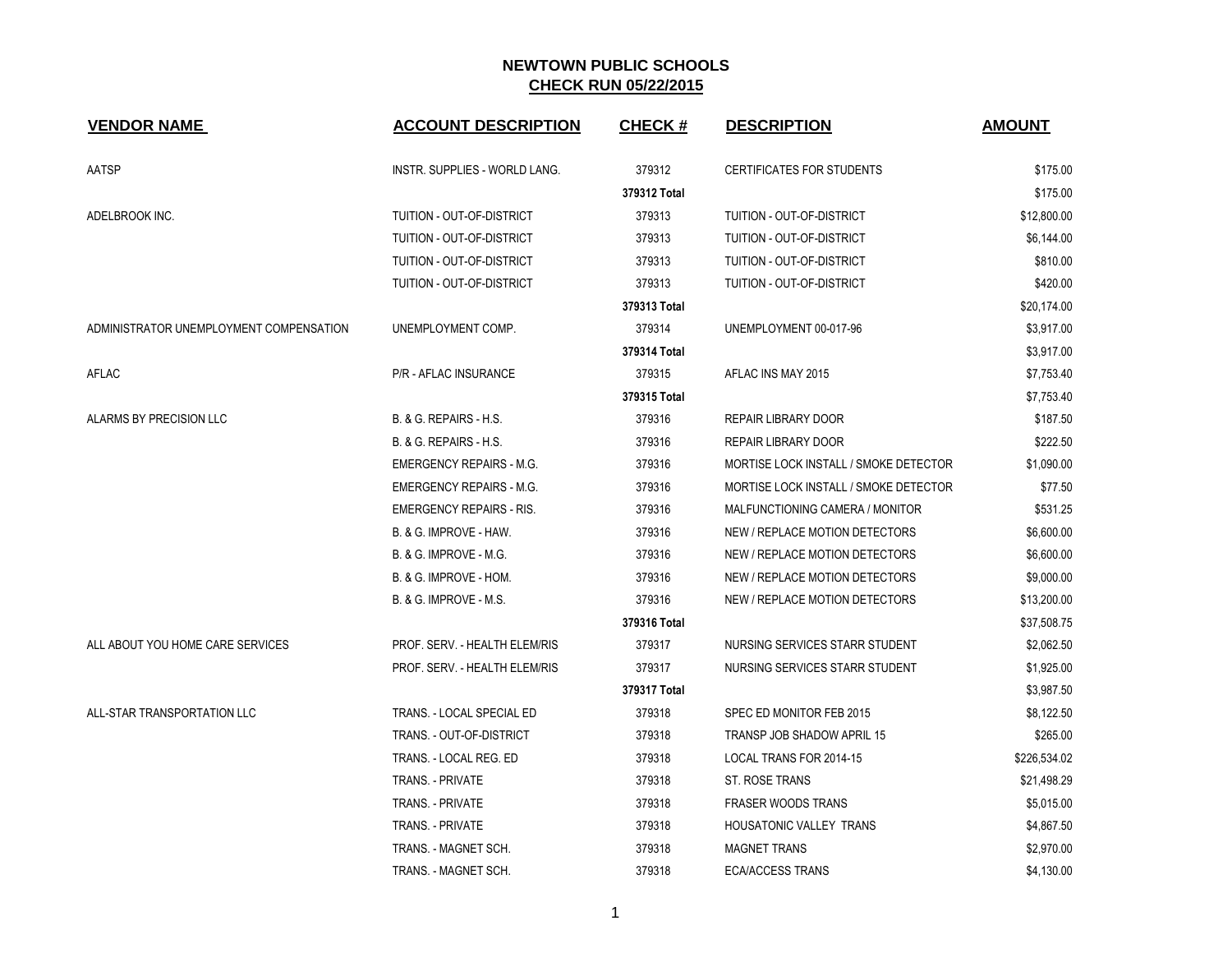| <b>VENDOR NAME</b>          | <b>ACCOUNT DESCRIPTION</b> | <b>CHECK#</b> | <b>DESCRIPTION</b>                      | <b>AMOUNT</b> |
|-----------------------------|----------------------------|---------------|-----------------------------------------|---------------|
| ALL-STAR TRANSPORTATION LLC | TRANS. - MAGNET SCH.       | 379318        | <b>RCA/CES TRANS</b>                    | \$4,130.00    |
|                             | <b>TRANS. - NONNEWAUG</b>  | 379318        | NONNEWAUG TRANS                         | \$3,891.50    |
|                             | TRANS. - VO/TECH.          | 379318        | <b>HATS TRANS</b>                       | \$5,339.50    |
|                             | TRANS. - LOCAL SPECIAL ED  | 379318        | LOCAL SPED TRANS - W/C BUSES            | \$16,195.50   |
|                             | TRANS. - LOCAL SPECIAL ED  | 379318        | LOCAL SPED TRANS - 6/30 PASS BUSES      | \$14,900.00   |
|                             | STUDENT TRAVEL - SPORTS    | 379318        | SPORTS TRANSPORTATION                   | \$3,730.00    |
|                             | STUDENT TRAVEL - SPORTS    | 379318        | SPORTS TRANSPORTATION                   | \$325.00      |
|                             | STUDENT TRAVEL - SPORTS    | 379318        | For student travel sports               | \$180.00      |
|                             | STUDENT TRAVEL - MUSIC     | 379318        | <b>TRANSPORTATION</b>                   | \$300.00      |
|                             |                            | 379318 Total  |                                         | \$322,393.81  |
| <b>LAURA ALTIERI</b>        | OFF. SUPPLIES - ADMIN.     | 379319        | SUPPLIES FOR PROF DAYS                  | \$98.08       |
|                             |                            | 379319 Total  |                                         | \$98.08       |
| AMAZON                      | <b>SUPPLIES - LIBRARY</b>  | 379320        | Amazon Book Order *see attached*        | (\$1.16)      |
|                             | <b>SUPPLIES - LIBRARY</b>  | 379320        | Amazon Book Order *see attached*        | (\$0.27)      |
|                             | <b>SUPPLIES - LIBRARY</b>  | 379320        | Amazon Book Order *see attached*        | \$21.18       |
|                             | <b>SUPPLIES - LIBRARY</b>  | 379320        | shipping                                | \$3.99        |
|                             | SUPPLIES - LIBRARY         | 379320        | Amazon Book Order *see attached*        | \$71.82       |
|                             | <b>SUPPLIES - LIBRARY</b>  | 379320        | Amazon Book Order *see attached*        | \$16.98       |
|                             | SUPPLIES - LIBRARY         | 379320        | Amazon Book Order *see attached*        | \$28.99       |
|                             | SUPPLIES - LIBRARY         | 379320        | Amazon Book Order *see attached*        | \$8.44        |
|                             | SUPPLIES - LIBRARY         | 379320        | shipping                                | \$5.85        |
|                             | <b>SUPPLIES - LIBRARY</b>  | 379320        | Amazon Book Order *see attached*        | \$241.92      |
|                             | <b>SUPPLIES - LIBRARY</b>  | 379320        | shipping                                | \$1.90        |
|                             | <b>SUPPLIES - LIBRARY</b>  | 379320        | Amazon Book Order *see attached*        | \$40.58       |
|                             | <b>SUPPLIES - LIBRARY</b>  | 379320        | Amazon Order of Summer Reading books    | \$96.00       |
|                             | SUPPLIES - LIBRARY         | 379320        | Amazon Order of Summer Reading books    | \$296.20      |
|                             | SUPPLIES - LIBRARY         | 379320        | Amazon Order of Summer Reading books    | \$499.24      |
|                             |                            | 379320 Total  |                                         | \$1,331.66    |
| AMAZON                      | OFF. SUPPLIES - ADMIN.     | 379321        | Toner 36A for office printers           | \$243.96      |
|                             | OFF. SUPPLIES - ADMIN.     | 379321        | Toner for fax machine, BROTHER MFC8220  | \$76.97       |
|                             | <b>TEXTBOOKS - READING</b> | 379321        | The Civil War, an Interactive adventure | \$13.90       |
|                             | <b>TEXTBOOKS - READING</b> | 379321        | Shipping                                | \$5.97        |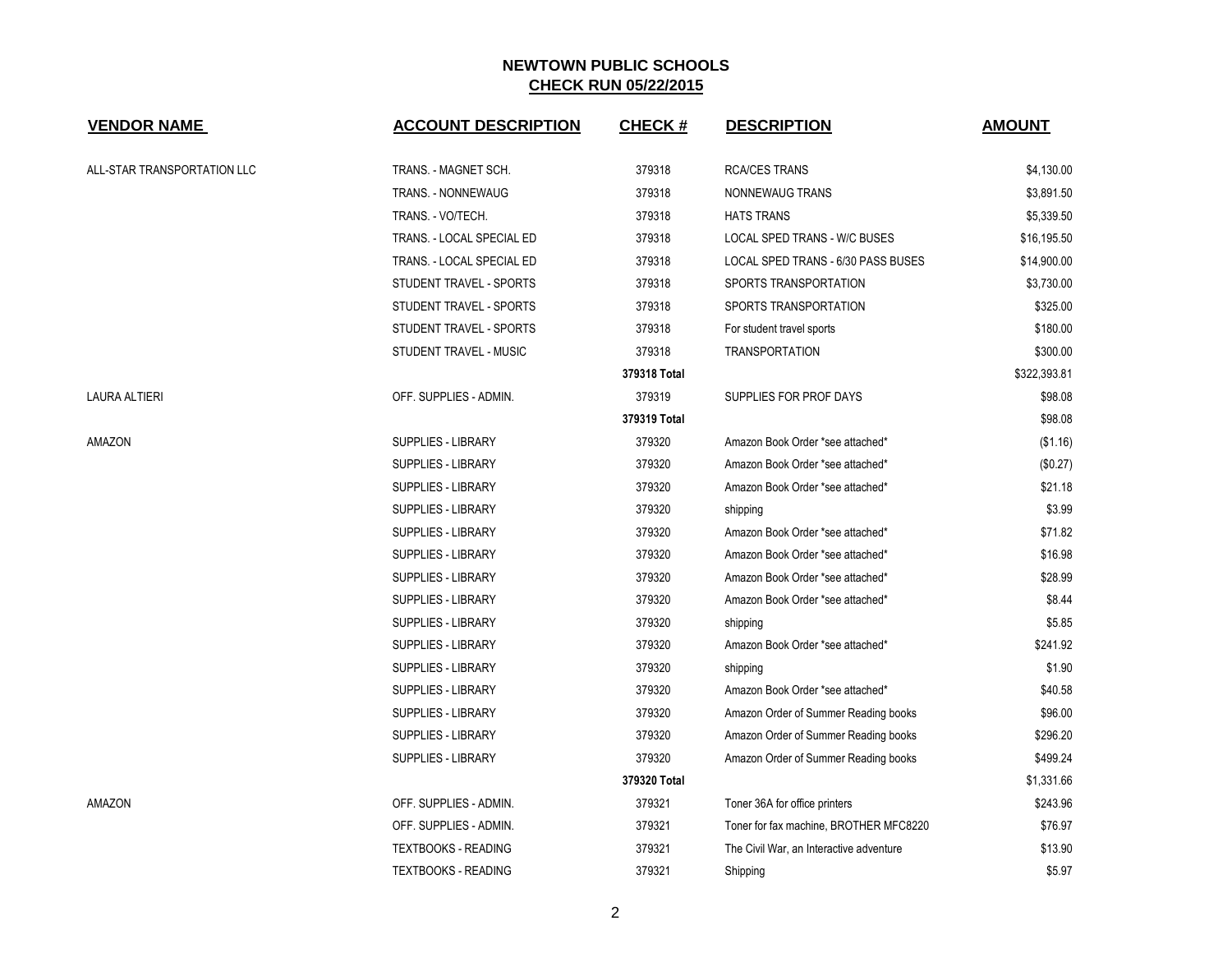| <b>VENDOR NAME</b>              | <b>ACCOUNT DESCRIPTION</b>       | <b>CHECK#</b> | <b>DESCRIPTION</b>                              | <b>AMOUNT</b> |
|---------------------------------|----------------------------------|---------------|-------------------------------------------------|---------------|
| AMAZON                          | INSTR. SUPPLIES - SOC. STUDIES   | 379321        | Baseballs, FREE SHIPPING                        | \$44.42       |
|                                 | <b>INSTR. SUPPLIES - SPORTS</b>  | 379321        | Practice balls for baseball.                    | \$74.00       |
|                                 | INSTR. SUPPLIES - CLASSROOM      | 379321        | Movie Mount for iPad 2,3, and 4                 | \$209.85      |
|                                 | INSTR. SUPPLIES - CLASSROOM      | 379321        | Poser board for class use.                      | \$63.82       |
|                                 | INSTR. SUPPLIES - CLASSROOM      | 379321        | Poser board for class use.                      | \$63.82       |
|                                 |                                  | 379321 Total  |                                                 | \$796.71      |
| AMAZON                          | INSTR. SUPPLIES - COMPUTER ED.   | 379322        | Shipping                                        | (\$4.76)      |
|                                 | INSTR. SUPPLIES - COMPUTER ED.   | 379322        | VT 45LP Replacement bulbs                       | \$75.00       |
|                                 | INSTR. SUPPLIES - COMPUTER ED.   | 379322        | Shipping                                        | \$4.76        |
|                                 | INSTR. SUPPLIES - COMPUTER ED.   | 379322        | HP 05A (CE505A) Black LaserJet toner            | \$68.92       |
|                                 | INSTR. SUPPLIES - COMPUTER ED.   | 379322        | HP 85A (CE285A) Black LaserJet toner            | \$54.41       |
|                                 | <b>INSTR. SUPPLIES - ART</b>     | 379322        | Scotch High Performance masking tape            | \$38.40       |
|                                 | <b>INSTR. SUPPLIES - ART</b>     | 379322        | Disappearing purple all purpose glue sticks     | \$29.99       |
|                                 | <b>INSTR. SUPPLIES - ART</b>     | 379322        | Sharpie fine point permanent marker 24 pk       | \$200.00      |
|                                 | INSTR. SUPPLIES - COMPUTER ED.   | 379322        | CBI MLC20 Microphone cable 20 foot              | \$12.18       |
|                                 | INSTR. SUPPLIES - COMPUTER ED.   | 379322        | PYLE PRO 6 ft Tripod Speaker Stand              | \$29.74       |
|                                 | INSTR. SUPPLIES - COMPUTER ED.   | 379322        | JBL Eon 615 15 inch self powered sound reinf.   | \$439.00      |
|                                 | INSTR. SUPPLIES - COMPUTER ED.   | 379322        | Elite screen manual pull down projection screen | \$96.99       |
|                                 | INSTR. SUPPLIES - COMPUTER ED.   | 379322        | Elite screen manual pull down projection screen | \$96.99       |
|                                 | INSTR. SUPPLIES - COMPUTER ED.   | 379322        | Elite screen manual pull down projection screen | \$96.99       |
|                                 |                                  | 379322 Total  |                                                 | \$1,238.61    |
| AMAZON                          | TEXTBOOKS - CLASSROOM            | 379323        | Classroom library books, see attached list      | \$72.16       |
|                                 | TEXTBOOKS - CLASSROOM            | 379323        | Classroom library books, see attached list      | \$84.42       |
|                                 | <b>TEXTBOOKS - CLASSROOM</b>     | 379323        | Gr 4 Classroom Libraries; see attached          | \$23.36       |
|                                 | <b>TEXTBOOKS - CLASSROOM</b>     | 379323        | Gr 4 Classroom Libraries; see attached          | \$98.09       |
|                                 | <b>TEXTBOOKS - CLASSROOM</b>     | 379323        | Grade 3 classroom libraries, see attached       | \$32.99       |
|                                 | TEXTBOOKS - CLASSROOM            | 379323        | Grade 3 classroom libraries, see attached       | \$102.96      |
|                                 | TEXTBOOKS - CLASSROOM            | 379323        | Grade 3 classroom libraries, see attached       | \$95.22       |
|                                 | OTHER SUPPLIES - STAFF DEVELOP.  | 379323        | Making Thinking Visible: 20 copies              | \$359.80      |
|                                 |                                  | 379323 Total  |                                                 | \$869.00      |
| AMERICAN ASSOCIATION OF PHYSICS | <b>INSTR. SUPPLIES - SCIENCE</b> | 379324        | SEE ATTACHED AAPT SALE ORDER FORM               | \$25.96       |
|                                 |                                  | 379324 Total  |                                                 | \$25.96       |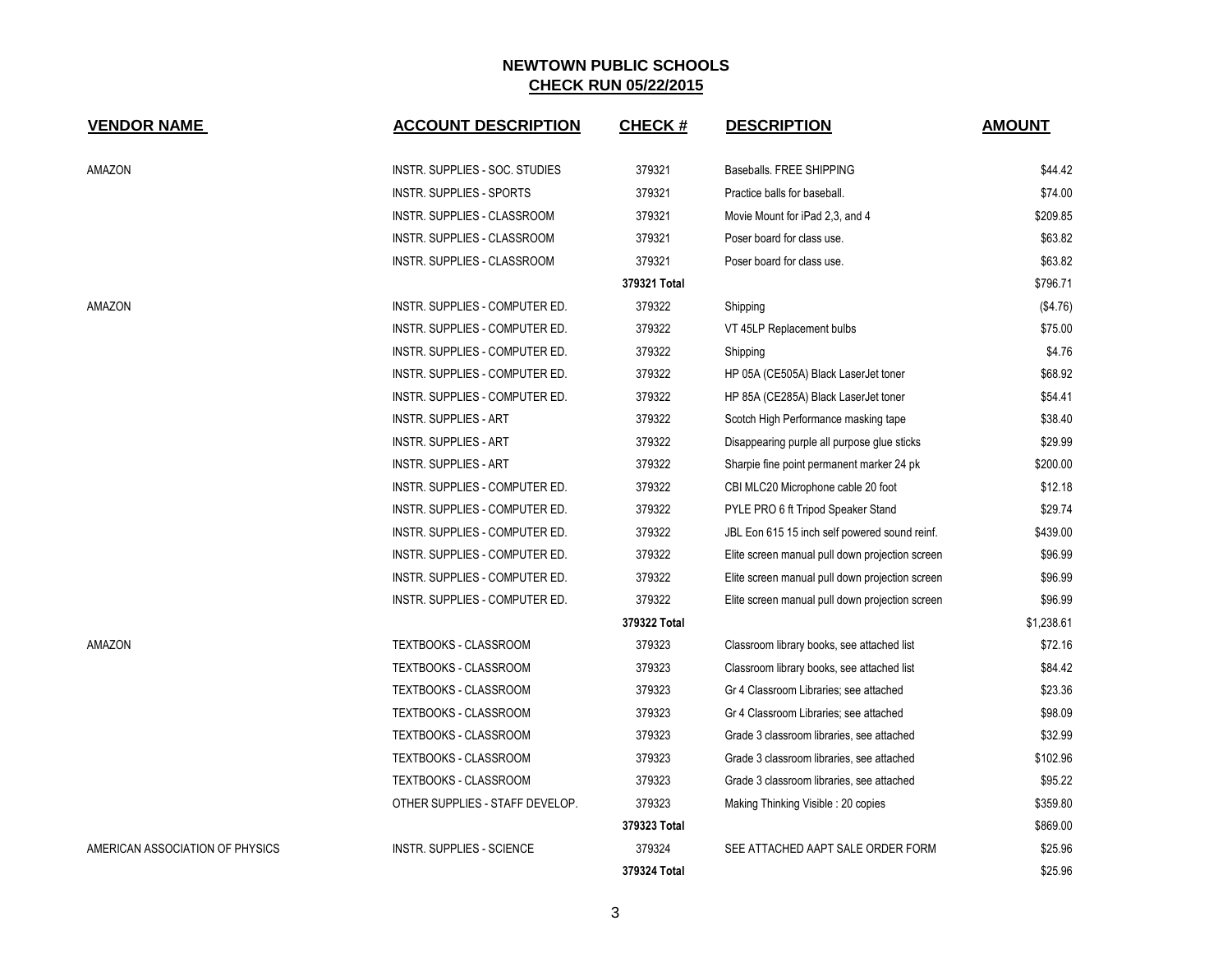| <b>VENDOR NAME</b>                   | <b>ACCOUNT DESCRIPTION</b>      | <b>CHECK#</b> | <b>DESCRIPTION</b>                       | <b>AMOUNT</b> |
|--------------------------------------|---------------------------------|---------------|------------------------------------------|---------------|
| AMERICAN RED CROSS                   | STAFF TRAIN. - HEALTH ADMIN.    | 379325        | CPR/FIRST AID TRAINING 2014/15           | \$247.00      |
|                                      |                                 | 379325 Total  |                                          | \$247.00      |
| AQUARION WATER COMPANY OF CT         | WATER - H.                      | 379326        | WATER 200332183 22 THOU GAL              | \$297.05      |
|                                      | WATER - S.H.                    | 379326        | <b>WATER FIRELINE</b>                    | \$359.01      |
|                                      | WATER - S.H.                    | 379326        | WATER 200346118 163. THOU GAL            | \$1,196.62    |
|                                      | WATER - M.G.                    | 379326        | WATER 200331002 35. THOU GAL             | \$367.81      |
|                                      | WATER - M.S.                    | 379326        | WATER 200330637 83. THOU GAL             | \$635.20      |
|                                      | WATER - H.S.                    | 379326        | WATER 200331205 SNACK SHACK              | \$33.62       |
|                                      | WATER - H.S.                    | 379326        | WATER200328870148. THOU GAL              | \$1,001.24    |
|                                      | WATER - H.S.                    | 379326        | WATER 200328345 IRRIGATION               | \$183.41      |
|                                      |                                 | 379326 Total  |                                          | \$4,073.96    |
| ASSOCIATED REFUSE HAULERS            | <b>REFUSE REMOVAL</b>           | 379327        | REFUSE DISPOSAL - ALL SCHOOLS 2014-2015  | \$7,508.07    |
|                                      | <b>REFUSE REMOVAL</b>           | 379327        | CARDBOARD RECYCLING - ALL SCHOOLS        | \$60.00       |
|                                      | <b>REFUSE REMOVAL</b>           | 379327        | CARDBOARD RECYCLING - ALL SCHOOLS        | \$197.00      |
|                                      | <b>REFUSE REMOVAL</b>           | 379327        | CARDBOARD RECYCLING - ALL SCHOOLS        | \$100.00      |
|                                      | <b>REFUSE REMOVAL</b>           | 379327        | CARDBOARD RECYCLING - ALL SCHOOLS        | \$136.00      |
|                                      | <b>REFUSE REMOVAL</b>           | 379327        | CARDBOARD RECYCLING - ALL SCHOOLS        | \$269.00      |
|                                      | <b>REFUSE REMOVAL</b>           | 379327        | CARDBOARD RECYCLING - ALL SCHOOLS        | \$161.00      |
|                                      | <b>REFUSE REMOVAL</b>           | 379327        | CARDBOARD RECYCLING - ALL SCHOOLS        | \$350.00      |
|                                      |                                 | 379327 Total  |                                          | \$8,781.07    |
| AUTO HOME COMMERCIAL                 | B. & G. REPAIRS - RIS.          | 379328        | REPLACE CLOCKS 109B, 123, 138B, 210, 214 | \$1,450.30    |
|                                      | B. & G. REPAIRS - H.S.          | 379328        | REPLACE CLOCK A106 - NHS                 | \$290.06      |
|                                      | B. & G. IMPROVE - RIS.          | 379328        | OUTDOOR SPEAKER SYSTEM INSTALL           | \$4,610.40    |
|                                      |                                 | 379328 Total  |                                          | \$6,350.76    |
| AUTOMATED BUILDING SYSTEMS, INC.     | B. & G. IMPROVE - RIS.          | 379329        | UPGRADE ALERTON SYSTEM TO BACKTALK       | \$7,411.00    |
|                                      |                                 | 379329 Total  |                                          | \$7,411.00    |
| <b>B &amp; G PIPING COMPANY INC.</b> | B. & G. IMPROVE - M.S.          | 379330        | 2ND FLOOR BOYS BATHROOM INSTALL SINKS    | \$1,840.00    |
|                                      | <b>EMERGENCY REPAIRS - M.S.</b> | 379330        | <b>REPLACE CHECK VALVES - NMS</b>        | \$6,125.00    |
|                                      | <b>EMERGENCY REPAIRS - H.S.</b> | 379330        | <b>INSTALL WATER METER - NHS</b>         | \$755.00      |
|                                      |                                 | 379330 Total  |                                          | \$8,720.00    |
| <b>BAGEL DELIGHT</b>                 | OTHER SUPPLIES - STAFF DEVELOP. | 379331        | OTHER SUPPLIES - STAFF DEVELOP.          | \$79.95       |
|                                      |                                 | 379331 Total  |                                          | \$79.95       |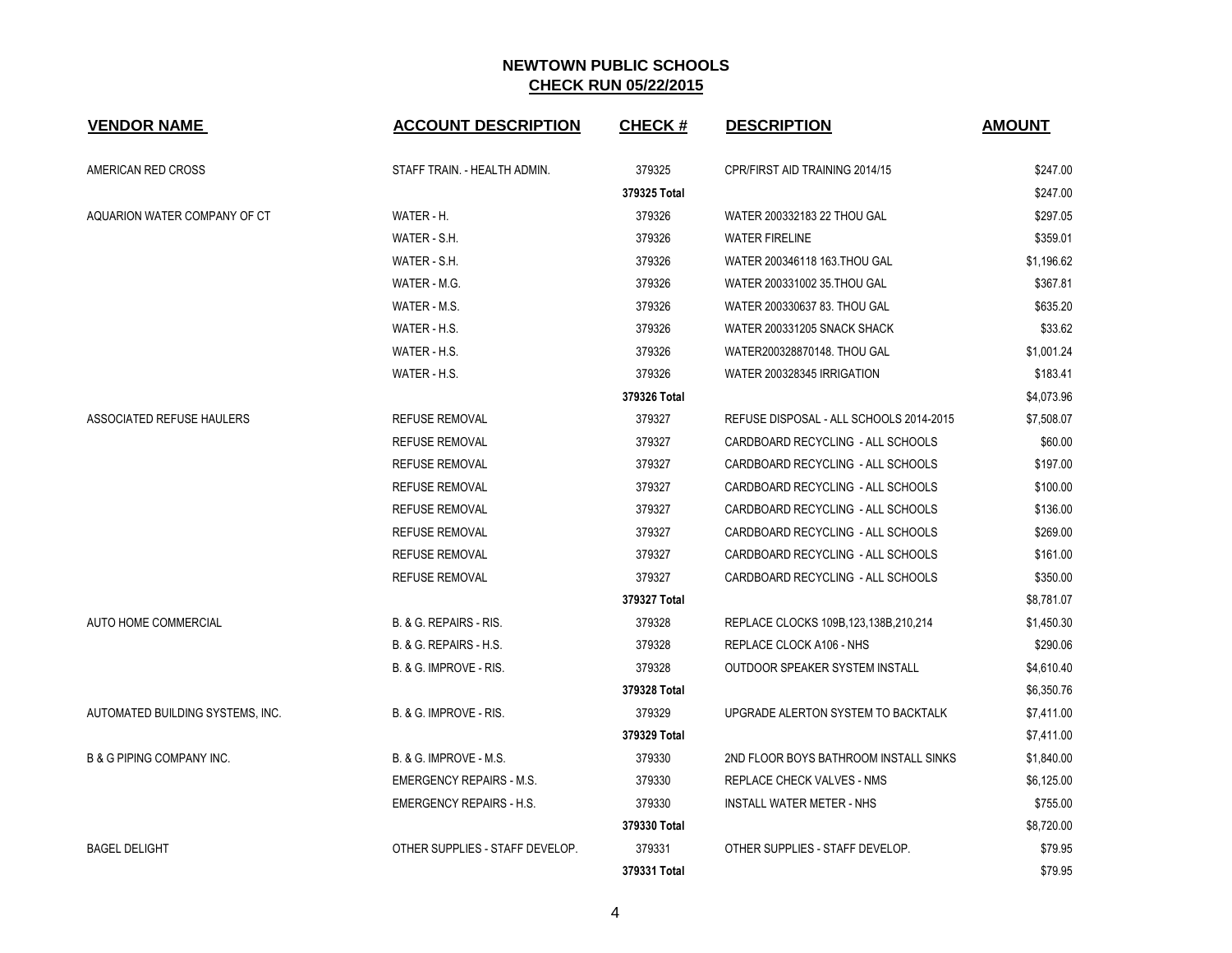| <b>VENDOR NAME</b>                 | <b>ACCOUNT DESCRIPTION</b>          | <b>CHECK#</b> | <b>DESCRIPTION</b>                               | <b>AMOUNT</b> |
|------------------------------------|-------------------------------------|---------------|--------------------------------------------------|---------------|
| <b>JESSE BAILEY</b>                | <b>B&amp;G SUPPLIES - CUSTODIAL</b> | 379332        | SHOES (50059)                                    | \$95.70       |
|                                    |                                     | 379332 Total  |                                                  | \$95.70       |
| <b>LAURA BATTISTI</b>              | <b>INSTR. SUPPLIES - SCIENCE</b>    | 379333        | <b>SCIENCE SUPPLIES (PRIZE)</b>                  | \$7.98        |
|                                    |                                     | 379333 Total  |                                                  | \$7.98        |
| <b>BEACON GRAPHICS LLC</b>         | INSTR. SUPPLIES - TECH ED.          | 379334        | TRANSFER TAPE- THERMOFLEX- SEE CART              | \$33.60       |
|                                    |                                     | 379334 Total  |                                                  | \$33.60       |
| <b>BENHAVEN</b>                    | PROF. SERV. - PSYCH/MED. EVAL.      | 379335        | PROF. SERV. - PSYCH/MED. EVAL.                   | \$507.50      |
|                                    | PROF. SERV. - PSYCH/MED. EVAL.      | 379335        | PROF. SERV. - PSYCH/MED. EVAL.                   | \$435.00      |
|                                    |                                     | 379335 Total  |                                                  | \$942.50      |
| BERCHEM, MOSES & DEVLIN, P.C.      | PROF. SERV. - SUPER.                | 379336        | SERVE GEN ED APRIL 2015                          | \$7,448.50    |
|                                    |                                     | 379336 Total  |                                                  | \$7,448.50    |
| BEST ROUND GOLF CAR REPAIR         | <b>SECURITY MAINT.</b>              | 379337        | new ASSY Wheels for NHS Security Golf Cart,      | \$150.00      |
|                                    |                                     | 379337 Total  |                                                  | \$150.00      |
| <b>BLANCHETTE SPORTING GOODS</b>   | <b>INSTR. SUPPLIES - SPORTS</b>     | 379338        | <b>APPAREL</b>                                   | \$40.00       |
|                                    | <b>INSTR. SUPPLIES - SPORTS</b>     | 379338        | <b>APPAREL</b>                                   | \$980.00      |
|                                    |                                     | 379338 Total  |                                                  | \$1,020.00    |
| THE BOOKSOURCE                     | TEXTBOOKS - CLASSROOM               | 379339        | Classroom library books, non fiction & fiction   | \$113.38      |
|                                    | TEXTBOOKS - CLASSROOM               | 379339        | Classroom library books, non fiction & fiction   | \$107.45      |
|                                    | TEXTBOOKS - CLASSROOM               | 379339        | Classroom library books, non fiction & fiction   | \$112.12      |
|                                    | <b>TEXTBOOKS - CLASSROOM</b>        | 379339        | Classroom library books, non fiction & fiction   | \$156.02      |
|                                    | TEXTBOOKS - CLASSROOM               | 379339        | Grade 2 Classroom libraries; see attached lists, | \$161.29      |
|                                    | <b>TEXTBOOKS - CLASSROOM</b>        | 379339        | Grade 2 Classroom libraries; see attached lists, | \$150.82      |
|                                    | TEXTBOOKS - CLASSROOM               | 379339        | Grade 2 Classroom libraries; see attached lists, | \$148.09      |
|                                    | TEXTBOOKS - CLASSROOM               | 379339        | Grade 2 Classroom libraries; see attached lists, | \$140.73      |
|                                    | TEXTBOOKS - CLASSROOM               | 379339        | Grade 4 classroom libraries; see attached lists, | \$213.60      |
|                                    |                                     | 379339 Total  |                                                  | \$1,303.50    |
| BREWSTER PAINT & DECORATING CENTER | <b>B&amp;G SUPPLIES - MAINT.</b>    | 379340        | PAINT - RIS / NHS POOL                           | \$1,549.45    |
|                                    | <b>B&amp;G SUPPLIES - MAINT.</b>    | 379340        | PAINT - RIS / NHS POOL                           | \$931.60      |
|                                    |                                     | 379340 Total  |                                                  | \$2,481.05    |
| <b>BRODART CO.</b>                 | SUPPLIES - LIBRARY                  | 379341        | 37 270 001 Shop-Vac Book Stack Vacuum Cleaner    | \$121.00      |
|                                    | <b>SUPPLIES - LIBRARY</b>           | 379341        | 37 721 001 Vacuum Bags. Code BCRPCS              | \$13.96       |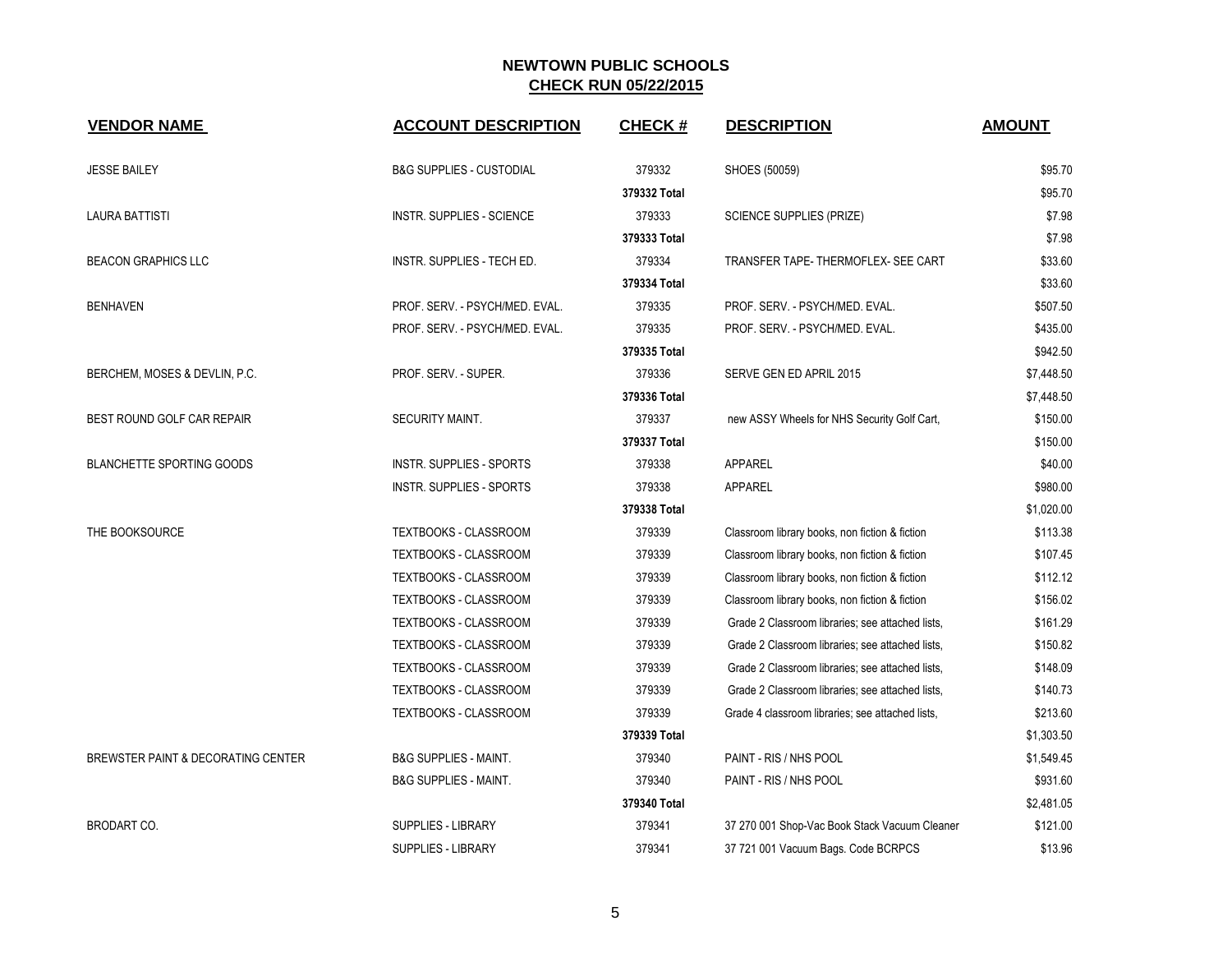| <b>VENDOR NAME</b>                  | <b>ACCOUNT DESCRIPTION</b>         | <b>CHECK#</b> | <b>DESCRIPTION</b>                           | <b>AMOUNT</b> |
|-------------------------------------|------------------------------------|---------------|----------------------------------------------|---------------|
| BRODART CO.                         | <b>SUPPLIES - LIBRARY</b>          | 379341        | Shipping and handling.                       | \$28.76       |
|                                     |                                    | 379341 Total  |                                              | \$163.72      |
| <b>BROOK FARM METALWORKS INC.</b>   | <b>EMERGENCY REPAIRS - RIS.</b>    | 379342        | REPAIR / REINSTALL CAFÉ RAILING - RIS        | \$781.00      |
|                                     |                                    | 379342 Total  |                                              | \$781.00      |
| BROOKS ENVIRONMENTAL CONSULTING LLC | PROF. SERV. - B. & G.              | 379343        | ASBESTOS DESIGNATED PERSON 2014-2015         | \$850.00      |
|                                     |                                    | 379343 Total  |                                              | \$850.00      |
| <b>BUG BUSTER INC.</b>              | <b>B&amp;G CONTRACTED SERV.</b>    | 379344        | MONTHLY PEST CONTROL - ALL SCHOOLS           | \$80.11       |
|                                     | <b>B&amp;G CONTRACTED SERV.</b>    | 379344        | MONTHLY PEST CONTROL - ALL SCHOOLS           | \$79.44       |
|                                     | <b>B&amp;G CONTRACTED SERV.</b>    | 379344        | MONTHLY PEST CONTROL - ALL SCHOOLS           | \$80.81       |
|                                     | <b>B&amp;G CONTRACTED SERV.</b>    | 379344        | MONTHLY PEST CONTROL - ALL SCHOOLS           | \$80.81       |
|                                     | <b>B&amp;G CONTRACTED SERV.</b>    | 379344        | MONTHLY PEST CONTROL - ALL SCHOOLS           | \$79.44       |
|                                     | <b>B&amp;G CONTRACTED SERV.</b>    | 379344        | MONTHLY PEST CONTROL - ALL SCHOOLS           | \$81.71       |
|                                     | <b>B&amp;G CONTRACTED SERV.</b>    | 379344        | MONTHLY PEST CONTROL - ALL SCHOOLS           | \$81.71       |
|                                     | <b>B&amp;G CONTRACTED SERV.</b>    | 379344        | MONTHLY PEST CONTROL - ALL SCHOOLS           | \$87.99       |
|                                     |                                    | 379344 Total  |                                              | \$652.02      |
| <b>SABRINA BYRNE</b>                | STAFF TRAVEL - CLASSROOM           | 379345        | TRAVEL; MARCH & APRIL 2015                   | \$25.30       |
|                                     |                                    | 379345 Total  |                                              | \$25.30       |
| <b>CAPSTONE PRESS INC.</b>          | <b>TEXTBOOKS - READING</b>         | 379346        | Assorted book titles per attached            | \$489.65      |
|                                     | <b>TEXTBOOKS - READING</b>         | 379346        | shipping                                     | \$48.90       |
|                                     |                                    | 379346 Total  |                                              | \$538.55      |
| CAROLINA BIOLOGICAL SUPPLY COMPANY  | INSTR. SUPPLIES - CLASSROOM        | 379347        | Science Supplies K-4                         | \$255.90      |
|                                     | INSTR. SUPPLIES - CLASSROOM        | 379347        | Ship/Handling                                | \$74.34       |
|                                     | INSTR. SUPPLIES - CLASSROOM        | 379347        | Science Supplies K-4                         | \$22.56       |
|                                     |                                    | 379347 Total  |                                              | \$352.80      |
| CASCADE SCHOOL SUPPLIES INC.        | <b>INSTR. SUPPLIES - ART</b>       | 379348        | Examination books - Blue - 110495 - 8 pages  | \$104.40      |
|                                     | <b>INSTR. SUPPLIES - ART</b>       | 379348        | Double pocket portfolios - assorted - 028160 | \$68.75       |
|                                     | <b>INSTR. SUPPLIES - ART</b>       | 379348        | Double pocket portfolios - Red - 028162      | \$68.75       |
|                                     | <b>INSTR. SUPPLIES - ART</b>       | 379348        | Double pocket portfolios - Lt Blue - 028165  | \$68.75       |
|                                     | <b>INSTR. SUPPLIES - ART</b>       | 379348        | Double pocket portfolios - Yellow - 028161   | \$68.75       |
|                                     | <b>INSTR. SUPPLIES - CLASSROOM</b> | 379348        | Two pocket portfolios, #028160               | \$82.50       |
|                                     |                                    | 379348 Total  |                                              | \$461.90      |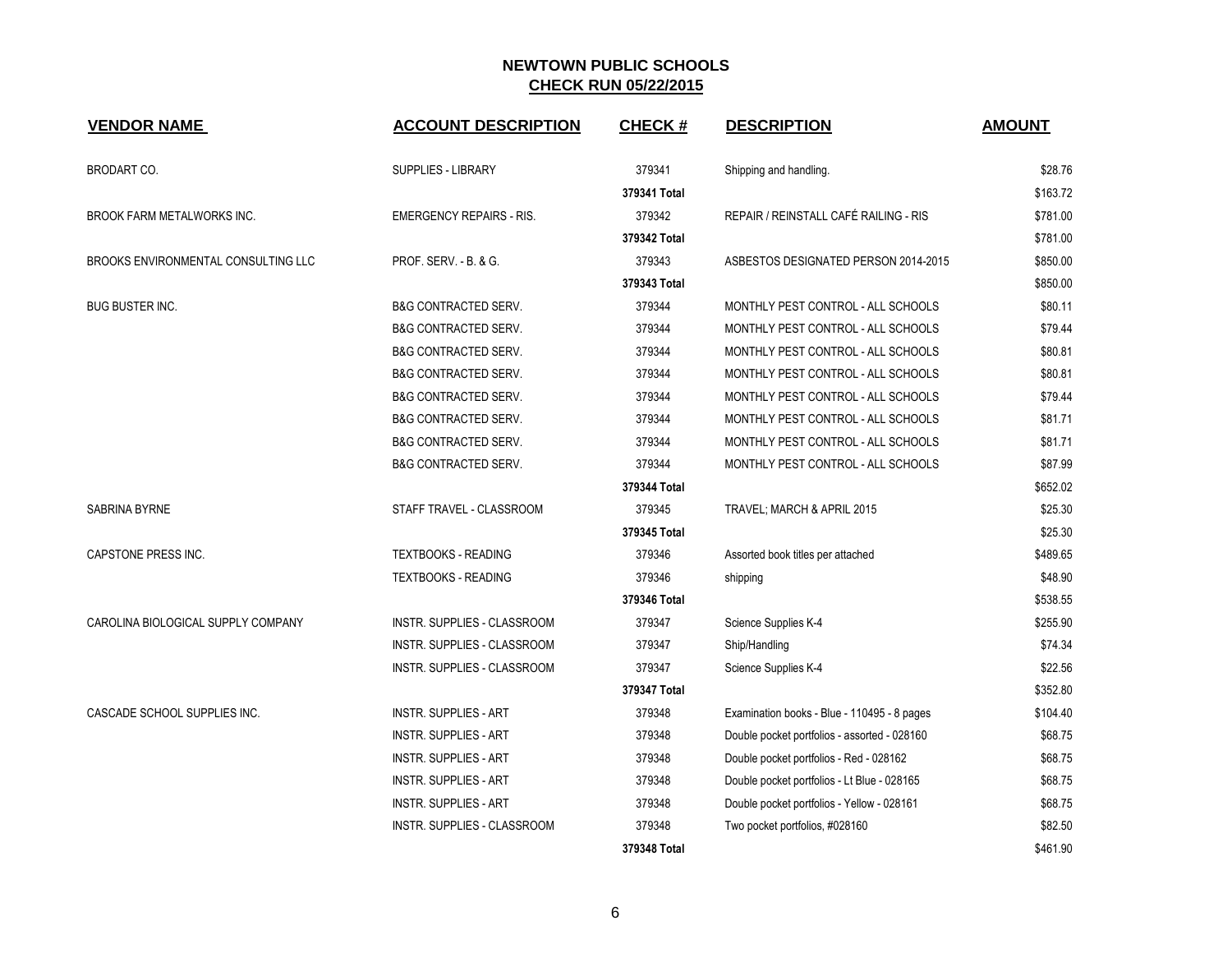| <b>VENDOR NAME</b>                  | <b>ACCOUNT DESCRIPTION</b>       | <b>CHECK#</b> | <b>DESCRIPTION</b>                       | <b>AMOUNT</b> |
|-------------------------------------|----------------------------------|---------------|------------------------------------------|---------------|
| CBS LLC                             | REPAIRS - INFO. TECH.            | 379349        | Lamp for Epson PowerLite                 | \$79.00       |
|                                     |                                  | 379349 Total  |                                          | \$79.00       |
| CED                                 | <b>B&amp;G SUPPLIES - MAINT.</b> | 379350        | LIGHT BULBS FOR HIGH SCHOOL              | \$570.12      |
|                                     |                                  | 379350 Total  |                                          | \$570.12      |
| <b>CENGAGE LEARNING</b>             | SUPPLIES - LIBRARY               | 379351        | Gale Cengage Book *see attached*         | \$1,782.64    |
|                                     | <b>SUPPLIES - LIBRARY</b>        | 379351        | shipping                                 | \$18.10       |
|                                     | SUPPLIES - LIBRARY               | 379351        | Gale Cengage Book *see attached*         | \$690.92      |
|                                     | SUPPLIES - LIBRARY               | 379351        | shipping                                 | \$14.33       |
|                                     | SUPPLIES - LIBRARY               | 379351        | Gale Cengage Book *see attached*         | \$63.48       |
|                                     | SUPPLIES - LIBRARY               | 379351        | shipping                                 | \$9.96        |
|                                     | SUPPLIES - LIBRARY               | 379351        | Gale Cengage Book *see attached*         | \$25.68       |
|                                     | <b>SUPPLIES - LIBRARY</b>        | 379351        | shipping                                 | \$8.88        |
|                                     |                                  | 379351 Total  |                                          | \$2,613.99    |
| <b>CES</b>                          | REPAIRS - SP/HEAR.               | 379352        | REPAIRS - SP/HEAR.                       | \$313.00      |
|                                     | TUITION - OUT-OF-DISTRICT        | 379352        | TUITION - OUT-OF-DISTRICT                | \$6,337.00    |
|                                     |                                  | 379352 Total  |                                          | \$6,650.00    |
| FREDERIC L. CHAMBERLAIN CENTER INC. | TUITION - OUT-OF-DISTRICT        | 379353        | TUITION - OUT-OF-DISTRICT                | \$10,951.20   |
|                                     |                                  | 379353 Total  |                                          | \$10,951.20   |
| COMPANDSAVE                         | <b>INSTR. SUPPLIES - MATH</b>    | 379354        | REPLACEMENT FOR HPCF2801(80A)            | \$102.04      |
|                                     |                                  | 379354 Total  |                                          | \$102.04      |
| CONN CUSTOM AQUATICS LLC            | <b>EMERGENCY REPAIRS - H.S.</b>  | 379355        | PUMP MOTOR REBUILD - NHS POOL            | \$3,110.00    |
|                                     |                                  | 379355 Total  |                                          | \$3,110.00    |
| <b>NANCY CONRON</b>                 | STAFF TRAVEL - STAFF DEVELOP.    | 379356        | <b>TRAVEL APRIL 2015</b>                 | \$124.26      |
|                                     |                                  | 379356 Total  |                                          | \$124.26      |
| <b>KRISTINE COTTON</b>              | <b>TUTORS - HOMEBOUND</b>        | 379357        | <b>TUTORS - HOMEBOUND</b>                | \$756.00      |
|                                     |                                  | 379357 Total  |                                          | \$756.00      |
| <b>CRYSTAL ROCK</b>                 | INSTR. SUPPLIES - CLASSROOM      | 379358        | Delivery of 15 5-gallon Water Bottles    | \$45.00       |
|                                     | INSTR. SUPPLIES - CLASSROOM      | 379358        | Ten months rental of water cooler/heater | \$12.00       |
|                                     |                                  | 379358 Total  |                                          | \$57.00       |
| <b>CTBI</b>                         | STAFF TRAIN. - B&G ADMIN.        | 379359        | ELECTRICAL CONTRACTOR TEXTBOOKS          | (\$85.00)     |
|                                     | STAFF TRAIN. - B&G ADMIN.        | 379359        | ELECTRICAL CONTRACTOR TEXTBOOKS          | \$635.00      |
|                                     |                                  | 379359 Total  |                                          | \$550.00      |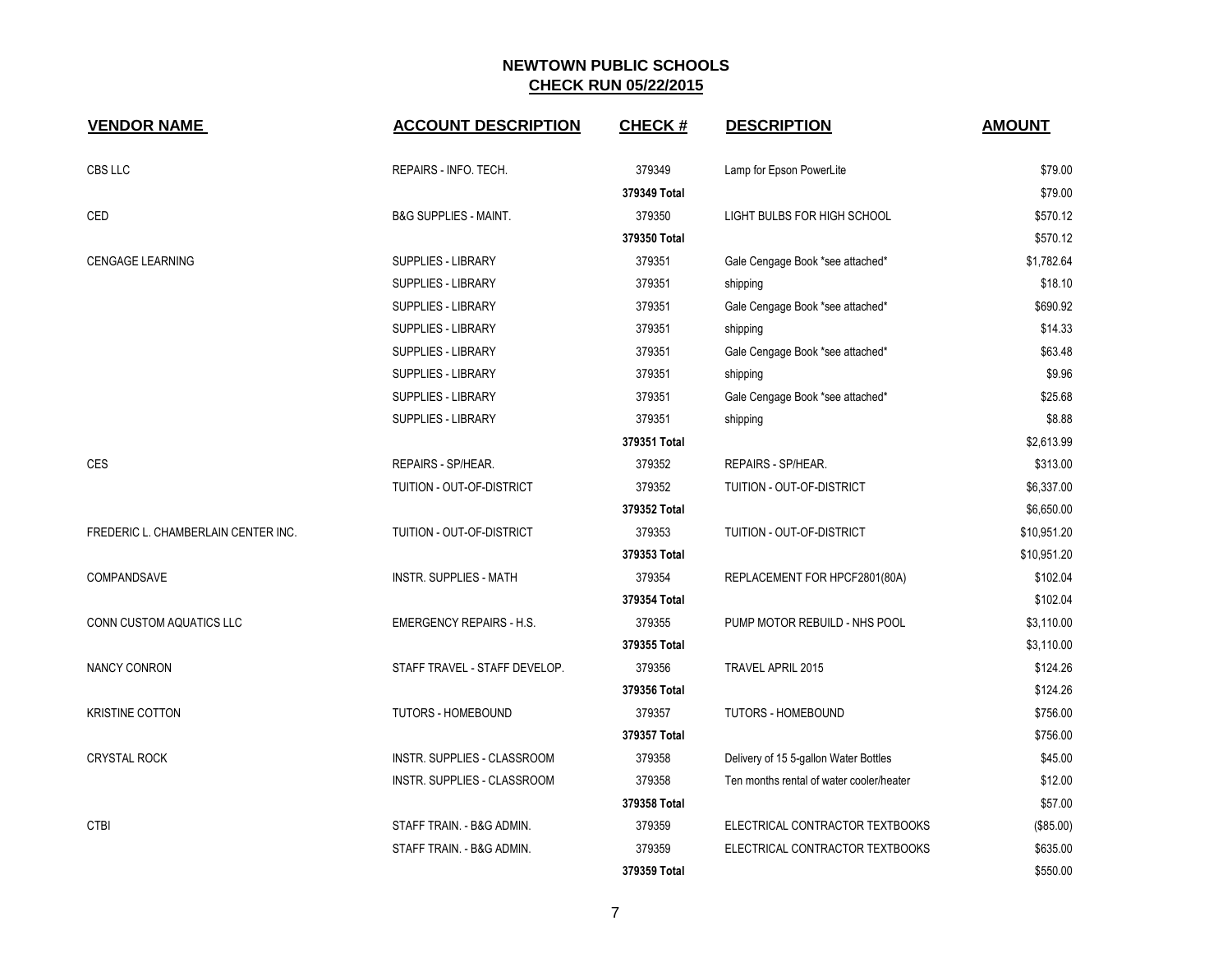| <b>VENDOR NAME</b>                | <b>ACCOUNT DESCRIPTION</b>          | <b>CHECK#</b> | <b>DESCRIPTION</b>                       | <b>AMOUNT</b> |
|-----------------------------------|-------------------------------------|---------------|------------------------------------------|---------------|
| <b>JENNIFER DELLASALA</b>         | INSTR. SUPPLIES - CLASSROOM         | 379360        | ADVISORY - BINGO GAME & CANDY            | \$105.53      |
|                                   |                                     | 379360 Total  |                                          | \$105.53      |
| DEMCO INC.                        | <b>INSTR. SUPPLIES - ENGLISH</b>    | 379361        | 40 BE BRIGHT READ BAGS                   | \$71.64       |
|                                   | INSTR. SUPPLIES - SOC. STUDIES      | 379361        | P121-4355 - SAFCO POISE SEATING CHAIR    | \$507.64      |
|                                   |                                     | 379361 Total  |                                          | \$579.28      |
| DUMOUCHEL PAPER CO.               | <b>B&amp;G SUPPLIES - CUSTODIAL</b> | 379362        | TRASH LINERS - CUSTODIAL SUPPLIES        | \$1,580.60    |
|                                   |                                     | 379362 Total  |                                          | \$1,580.60    |
| EARTH'S BIRTHDAY PROJECT INC.     | INSTR. SUPPLIES - CLASSROOM         | 379363        | Cup of Painted Lady Butterflies #PLB     | \$58.00       |
|                                   | INSTR. SUPPLIES - CLASSROOM         | 379363        | Shipping                                 | \$15.50       |
|                                   |                                     | 379363 Total  |                                          | \$73.50       |
| <b>EASTERN WATER SOLUTIONS</b>    | B. & G. REPAIRS - HOM.              | 379364        | CHLORINE ANALYZER MAINT / REPAIR - HOM   | \$546.13      |
|                                   |                                     | 379364 Total  |                                          | \$546.13      |
| <b>EBSCO SUBSCRIPTION SERVICE</b> | <b>CONTRACTED SERV. - LIBRARY</b>   | 379365        | Annual Magazine Renewal                  | \$555.66      |
|                                   |                                     | 379365 Total  |                                          | \$555.66      |
| EDUCATION CONNECTION              | TRANS. - LOCAL SPECIAL ED           | 379366        | <b>TRANSP APRIL 2015</b>                 | \$2,560.00    |
|                                   | TRANS. - OUT-OF-DISTRICT            | 379366        | TRANSP APRIL 2015                        | \$63,380.00   |
|                                   | TRANS. - OUT OF DISTRICT            | 379366        | TRANSP APRIL 2015                        | \$3,948.00    |
|                                   |                                     | 379366 Total  |                                          | \$69,888.00   |
| <b>EXCEL TUTORING LLC</b>         | <b>TUTORS - HOMEBOUND</b>           | 379367        | <b>TUTORS - HOMEBOUND</b>                | \$1,197.50    |
|                                   | <b>TUTORS - HOMEBOUND</b>           | 379367        | <b>TUTORS - HOMEBOUND</b>                | \$8,783.75    |
|                                   |                                     | 379367 Total  |                                          | \$9,981.25    |
| F & M ELECTRICAL SUPPLY CO, INC.  | <b>B&amp;G SUPPLIES - MAINT.</b>    | 379368        | RECEPTACLES, LED LIGHTS - ELEC. SUPPLIES | \$162.64      |
|                                   | <b>B&amp;G SUPPLIES - MAINT.</b>    | 379368        | RECEPTACLES, LED LIGHTS - ELEC. SUPPLIES | \$53.28       |
|                                   | <b>B&amp;G SUPPLIES - MAINT.</b>    | 379368        | RECEPTACLES, LED LIGHTS - ELEC. SUPPLIES | \$297.12      |
|                                   | <b>B&amp;G SUPPLIES - MAINT.</b>    | 379368        | RECEPTACLES, LED LIGHTS - ELEC. SUPPLIES | \$101.15      |
|                                   | <b>B&amp;G SUPPLIES - MAINT.</b>    | 379368        | RECEPTACLES, LED LIGHTS - ELEC. SUPPLIES | \$26.22       |
|                                   | <b>B&amp;G SUPPLIES - MAINT.</b>    | 379368        | RECEPTACLES, LED LIGHTS - ELEC. SUPPLIES | \$259.58      |
|                                   |                                     | 379368 Total  |                                          | \$899.99      |
| <b>FAIR AUTO SUPPLY</b>           | <b>REPAIRS - MAINT.</b>             | 379369        | MAINT VEHICLE REPAIR PARTS - 2014-2015   | \$18.28       |
|                                   | <b>REPAIRS - MAINT.</b>             | 379369        | MAINT VEHICLE REPAIR PARTS - 2014-2015   | \$28.86       |
|                                   | <b>REPAIRS - MAINT.</b>             | 379369        | MAINT VEHICLE REPAIR PARTS - 2014-2015   | \$52.09       |
|                                   | REPAIRS - MAINT.                    | 379369        | MAINT VEHICLE REPAIR PARTS - 2014-2015   | \$35.44       |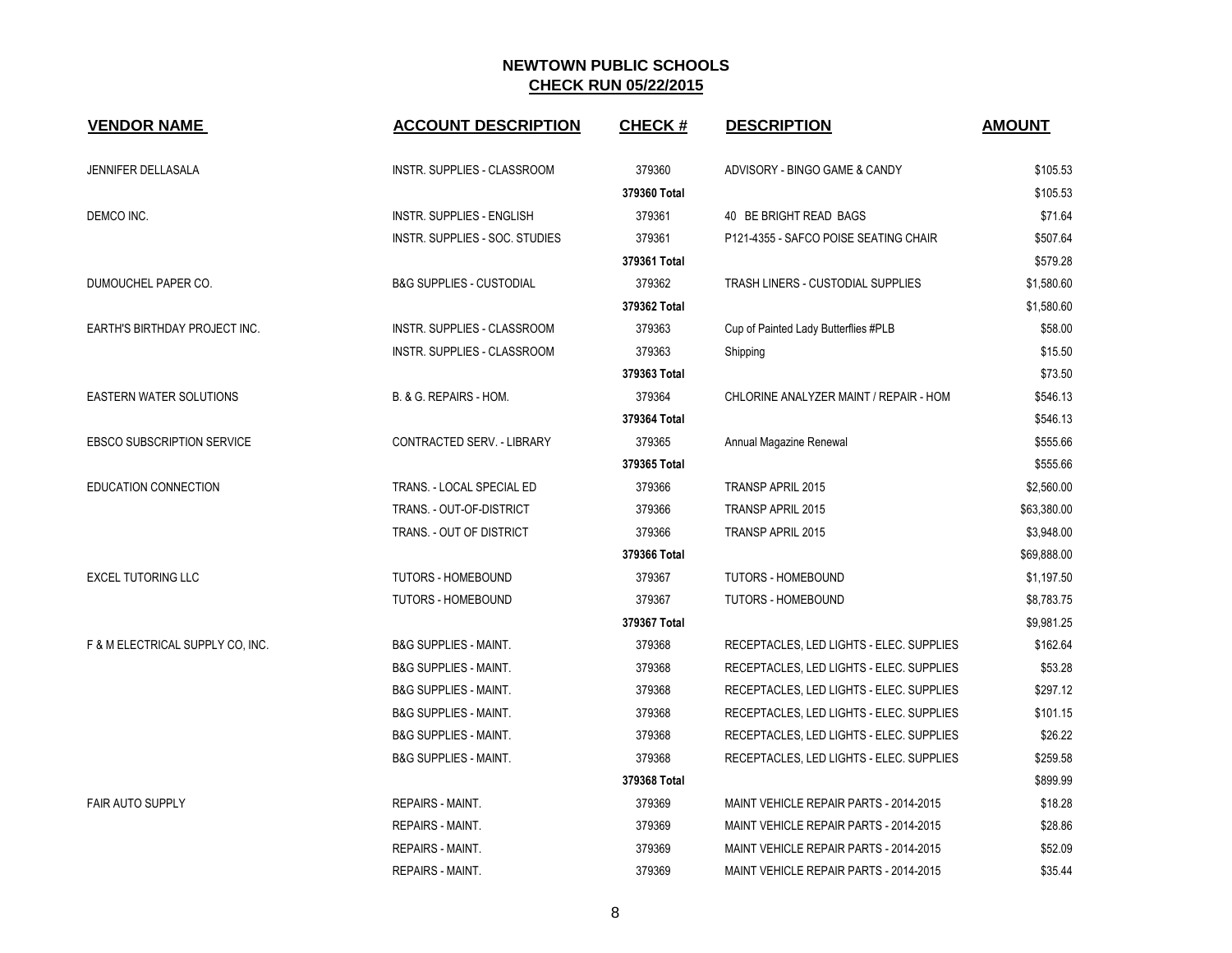| <b>VENDOR NAME</b>                       | <b>ACCOUNT DESCRIPTION</b>       | <b>CHECK#</b> | <b>DESCRIPTION</b>                         | <b>AMOUNT</b> |
|------------------------------------------|----------------------------------|---------------|--------------------------------------------|---------------|
| <b>FAIR AUTO SUPPLY</b>                  | <b>REPAIRS - MAINT.</b>          | 379369        | MAINT VEHICLE REPAIR PARTS - 2014-2015     | \$25.98       |
|                                          | REPAIRS - MAINT.                 | 379369        | MAINT VEHICLE REPAIR PARTS - 2014-2015     | \$78.91       |
|                                          |                                  | 379369 Total  |                                            | \$239.56      |
| <b>FISHER SCIENTIFIC</b>                 | <b>INSTR. SUPPLIES - SCIENCE</b> | 379370        | S02174 CROSSCUTTING CONCEPTS               | \$227.94      |
|                                          | <b>INSTR. SUPPLIES - SCIENCE</b> | 379370        | SEE ATTACHED LIST - METER STICKS ETC.      | \$534.65      |
|                                          |                                  | 379370 Total  |                                            | \$762.59      |
| FLINN SCIENTIFIC INC.                    | <b>INSTR. SUPPLIES - SCIENCE</b> | 379371        | SEE ATTACHED LIST- MODEL KIT AP5455        | \$4,755.00    |
|                                          | <b>INSTR. SUPPLIES - SCIENCE</b> | 379371        | ap7417 resistance lab kit-#97078           | \$59.76       |
|                                          |                                  | 379371 Total  |                                            | \$4,814.76    |
| FOLLETT SCHOOL SOLUTIONS INC.            | <b>SUPPLIES - LIBRARY</b>        | 379372        | 2015-16 NUTMEGS. Please see attached       | \$12.61       |
|                                          | INSTR. SUPPLIES - SOC. STUDIES   | 379372        | WORT 2010 ADVANCED PLACEMENT PSYCH         | \$1,029.50    |
|                                          | <b>TEXTBOOKS - MATH</b>          | 379372        | ADDI 2000 CALCULUS A COMPLETE COURSE       | \$101.50      |
|                                          |                                  | 379372 Total  |                                            | \$1,143.61    |
| <b>FRONTIER</b>                          | <b>TELEPHONE &amp; CABLE</b>     | 379373        | <b>SERVICES 2014/15</b>                    | \$362.17      |
|                                          |                                  | 379373 Total  |                                            | \$362.17      |
| <b>FRONTIER</b>                          | <b>TELEPHONE &amp; CABLE</b>     | 379374        | <b>SERVICES 2014/15</b>                    | \$313.06      |
|                                          |                                  | 379374 Total  |                                            | \$313.06      |
| <b>FRONTIER</b>                          | <b>TELEPHONE &amp; CABLE</b>     | 379375        | <b>SERVICES 2014/15</b>                    | \$2,287.42    |
|                                          |                                  | 379375 Total  |                                            | \$2,287.42    |
| <b>FRONTIER</b>                          | <b>TELEPHONE &amp; CABLE</b>     | 379376        | <b>SERVICES 2014/15</b>                    | \$62.08       |
|                                          |                                  | 379376 Total  |                                            | \$62.08       |
| <b>BARBARA GASPARINE</b>                 | STAFF TRAVEL - ADMIN.            | 379377        | TRAVEL MARCH - APRIL 2015                  | \$139.94      |
|                                          |                                  | 379377 Total  |                                            | \$139.94      |
| <b>GLOBAL MECHANICAL LLC</b>             | B. & G. IMPROVE - HOM.           | 379378        | DUCTWORK CLEANING - HOM                    | \$15,000.00   |
|                                          | B. & G. IMPROVE - M.S.           | 379378        | D WING AREA DEHUMIDIFICATION - NMS         | \$14,867.80   |
|                                          |                                  | 379378 Total  |                                            | \$29,867.80   |
| <b>GOLDIE AND LIBRO MUSIC CENTER LLC</b> | <b>REPAIRS - MUSIC</b>           | 379379        | <b>INSTRUMENT REPAIRS</b>                  | \$375.00      |
|                                          | <b>REPAIRS - MUSIC</b>           | 379379        | <b>INSTRUMENT REPAIRS</b>                  | \$295.00      |
|                                          |                                  | 379379 Total  |                                            | \$670.00      |
| <b>GOPHER</b>                            | STAFF TRAIN. - CLASSROOM         | 379380        | Recess Equipment K-5 (Please See Attached) | \$729.35      |
|                                          | STAFF TRAIN. - CLASSROOM         | 379380        | Ship/Hand                                  | \$123.98      |
|                                          |                                  | 379380 Total  |                                            | \$853.33      |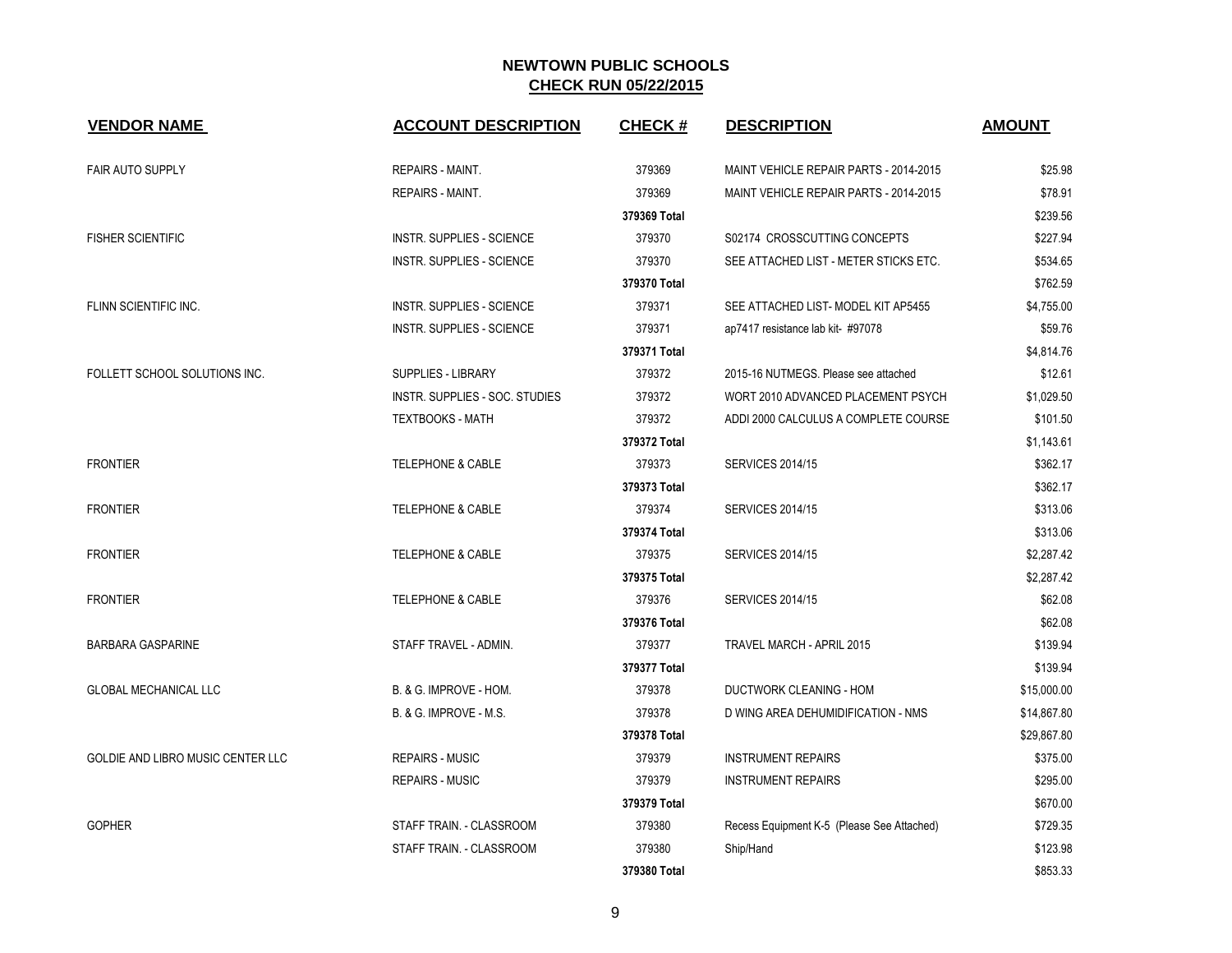| <b>VENDOR NAME</b>              | <b>ACCOUNT DESCRIPTION</b>          | <b>CHECK#</b> | <b>DESCRIPTION</b>                              | <b>AMOUNT</b> |
|---------------------------------|-------------------------------------|---------------|-------------------------------------------------|---------------|
| GOVCONNECTION, INC.             | <b>REPAIRS - LIBRARY</b>            | 379381        | 17226461 Logitech Z130 Speaker.                 | \$29.95       |
|                                 | <b>REPAIRS - LIBRARY</b>            | 379381        | 12469092 Replacement Lamp for Epson Power       | \$149.00      |
|                                 | <b>REPAIRS - LIBRARY</b>            | 379381        | Shipping and handling.                          | \$5.41        |
|                                 | <b>REPAIRS - LIBRARY</b>            | 379381        | 17797183 3.5mm Mini stereo m/m audio cable.     | \$4.49        |
|                                 | <b>REPAIRS - LIBRARY</b>            | 379381        | 16964015 Replacement lamp for Epson Power lite  | \$158.00      |
|                                 | <b>REPAIRS - LIBRARY</b>            | 379381        | Shipping and handling.                          | \$4.04        |
|                                 |                                     | 379381 Total  |                                                 | \$350.89      |
| <b>GRAINGER</b>                 | <b>B&amp;G SUPPLIES - MAINT.</b>    | 379382        | SOCKET SET - MAINT SUPPLIES                     | \$228.56      |
|                                 |                                     | 379382 Total  |                                                 | \$228.56      |
| <b>GRAYBAR</b>                  | <b>B&amp;G SUPPLIES - MAINT.</b>    | 379383        | LED LIGHTS - MAINT SUPPLIES                     | \$921.84      |
|                                 |                                     | 379383 Total  |                                                 | \$921.84      |
| <b>GUITAR CENTER</b>            | CONTRACTED SERV. - MUSIC            | 379384        | MXL 990 USB Microphone Item #104652722          | \$149.99      |
|                                 | CONTRACTED SERV. - MUSIC            | 379384        | GC 24 Month Warranty & Replacement Plan         | \$23.99       |
|                                 | CONTRACTED SERV. - MUSIC            | 379384        | Tax                                             | \$11.05       |
|                                 |                                     | 379384 Total  |                                                 | \$185.03      |
| HAT CITY PAPER & SUPPLY CO.     | <b>B&amp;G SUPPLIES - CUSTODIAL</b> | 379385        | HAND CLEANER / PAPER PRODUCTS - CUST SUPPI      | \$5,683.99    |
|                                 | <b>B&amp;G SUPPLIES - CUSTODIAL</b> | 379385        | PAPER PRODUCTS - CUST SUPPLIES                  | \$1,892.00    |
|                                 | <b>B&amp;G SUPPLIES - CUSTODIAL</b> | 379385        | HAND CLEANER / PAPER PRODUCTS - CUST SUPPI      | \$2,710.96    |
|                                 |                                     | 379385 Total  |                                                 | \$10,286.95   |
| HILARIO'S SERVICE CENTER, INC.  | <b>REPAIRS - MAINT.</b>             | 379386        | REPLACE STARTER ON MAINT VEHICLE                | \$640.28      |
|                                 |                                     | 379386 Total  |                                                 | \$640.28      |
| MICHELLE HISCAVICH              | STAFF TRAVEL - CLASSROOM            | 379387        | HOTEL, PARKING, MEALS & TRAVEL                  | \$933.48      |
|                                 |                                     | 379387 Total  |                                                 | \$933.48      |
| <b>ERIK HOLST - GRUBBE</b>      | INSTR. SUPPLIES - BUSINESS ED       | 379388        | FOOD DECA CONF                                  | \$200.58      |
|                                 | STAFF TRAVEL - CLASSROOM            | 379388        | <b>DECA CONF PARKING &amp; TAXI</b>             | \$115.74      |
|                                 |                                     | 379388 Total  |                                                 | \$316.32      |
| <b>HOUGHTON MIFFLIN COMPANY</b> | TEXTBOOKS - CLASSROOM               | 379389        | Classroom Libraries: 1234308 Rigby PM Plus      | \$37.50       |
|                                 | TEXTBOOKS - CLASSROOM               | 379389        | Classroom Libraries: 1234525 Rigby              | \$37.50       |
|                                 | TEXTBOOKS - CLASSROOM               | 379389        | Shipping. Handling                              | \$7.88        |
|                                 | TEXTBOOKS - CLASSROOM               | 379389        | Classroom Libraries: 1271740 Literacy by Design | \$37.70       |
|                                 | <b>TEXTBOOKS - CLASSROOM</b>        | 379389        | Shipping. Handling                              | \$3.96        |
|                                 |                                     | 379389 Total  |                                                 | \$124.54      |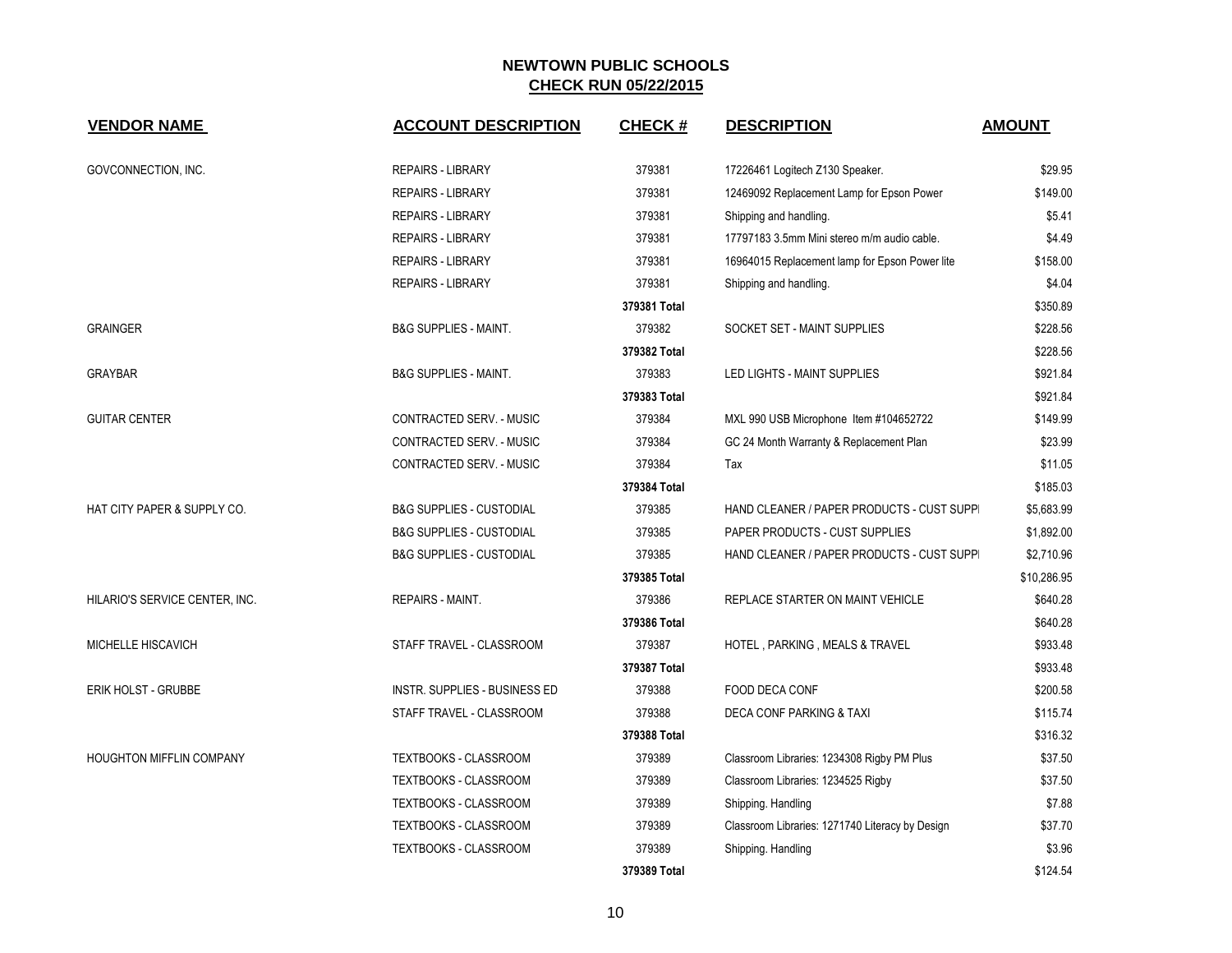| <b>VENDOR NAME</b>                     | <b>ACCOUNT DESCRIPTION</b>      | <b>CHECK#</b> | <b>DESCRIPTION</b>                          | <b>AMOUNT</b> |
|----------------------------------------|---------------------------------|---------------|---------------------------------------------|---------------|
| HUGH'S MECHANICAL EQUIPMENT LLC        | PROF. SERV. - B. & G.           | 379390        | MONTHLY UNDERGROUND TANK INSPECTIONS        | \$1,350.00    |
|                                        |                                 | 379390 Total  |                                             | \$1,350.00    |
| HUSSEY SEATING COMPANY                 | B. & G. REPAIRS - H.S.          | 379391        | <b>VOLLEY REPAIR - NHS GYM</b>              | \$3,640.00    |
|                                        |                                 | 379391 Total  |                                             | \$3,640.00    |
| HYDRO TECHNOLOGIES, INC.               | PROF. SERV. - B. & G.           | 379392        | WATER TESTING FOR BACTERIA - HOM            | \$83.00       |
|                                        |                                 | 379392 Total  |                                             | \$83.00       |
| INGERSOLL AUTO OF DANBURY              | <b>REPAIRS - MAINT.</b>         | 379393        | SOLENOID REPLACEMENT - NT55                 | \$532.69      |
|                                        |                                 | 379393 Total  |                                             | \$532.69      |
| THE INSTITUTE OF PROFESSIONAL PRACTICE | PROF. SERV. - PSYCH/MED. EVAL.  | 379394        | PROF. SERV. - PSYCH/MED. EVAL.              | \$1,575.00    |
|                                        | PROF. SERV. - PSYCH/MED. EVAL.  | 379394        | PROF. SERV. - PSYCH/MED. EVAL.              | \$9,300.00    |
|                                        |                                 | 379394 Total  |                                             | \$10,875.00   |
| <b>INTEGRITY PIANO SERVICE</b>         | <b>REPAIRS - MUSIC</b>          | 379395        | Piano tuned for upcoming concert            | \$133.00      |
|                                        |                                 | 379395 Total  |                                             | \$133.00      |
| <b>ITSAVVY LLC</b>                     | INSTR. SUPPLIES - COMPUTER ED.  | 379396        | Various Bulbs and Toners per attached quote | \$90.97       |
|                                        |                                 | 379396 Total  |                                             | \$90.97       |
| LISA JOHNS                             | STAFF TRAVEL - INFO. TECH.      | 379397        | <b>TRAVEL CEN CONF</b>                      | \$66.78       |
|                                        |                                 | 379397 Total  |                                             | \$66.78       |
| K - MAN GLASS CORP                     | <b>EMERGENCY REPAIRS - M.G.</b> | 379398        | <b>BROKEN WINDOW REPAIR - MG</b>            | \$562.73      |
|                                        |                                 | 379398 Total  |                                             | \$562.73      |
| KAMCO SUPPLY CORP OF NEW ENGLAND       | B. & G. REPAIRS - M.S.          | 379399        | <b>GIRLS ROOM REPAIR PARTS - NMS</b>        | \$300.00      |
|                                        |                                 | 379399 Total  |                                             | \$300.00      |
| KIDS LANGUAGE CENTER                   | PROF. SERV. - SP/HEAR.          | 379400        | PROF. SERV. - SP/HEAR.                      | \$300.00      |
|                                        |                                 | 379400 Total  |                                             | \$300.00      |
| KINSLEY POWER SYSTEMS                  | <b>B&amp;G CONTRACTED SERV.</b> | 379401        | PREVENT MAINT GENERATOR SVC                 | \$405.00      |
|                                        | <b>B&amp;G CONTRACTED SERV.</b> | 379401        | PREVENT MAINT GENERATOR SVC                 | \$446.00      |
|                                        | <b>B&amp;G CONTRACTED SERV.</b> | 379401        | PREVENT MAINT GENERATOR SVC                 | \$405.00      |
|                                        | <b>B&amp;G CONTRACTED SERV.</b> | 379401        | PREVENT MAINT GENERATOR SVC                 | \$810.00      |
|                                        | B. & G. REPAIRS - M.G.          | 379401        | BATTERY REPLACE - MG                        | \$392.90      |
|                                        | B. & G. REPAIRS - M.S.          | 379401        | BATTERY REPLACE - NMS                       | \$538.30      |
|                                        |                                 | 379401 Total  |                                             | \$2,997.20    |
| KLINGBERG FAMILY CENTERS INC.          | TUITION - OUT-OF-DISTRICT       | 379402        | TUITION - OUT-OF-DISTRICT                   | \$5,910.56    |
|                                        |                                 | 379402 Total  |                                             | \$5,910.56    |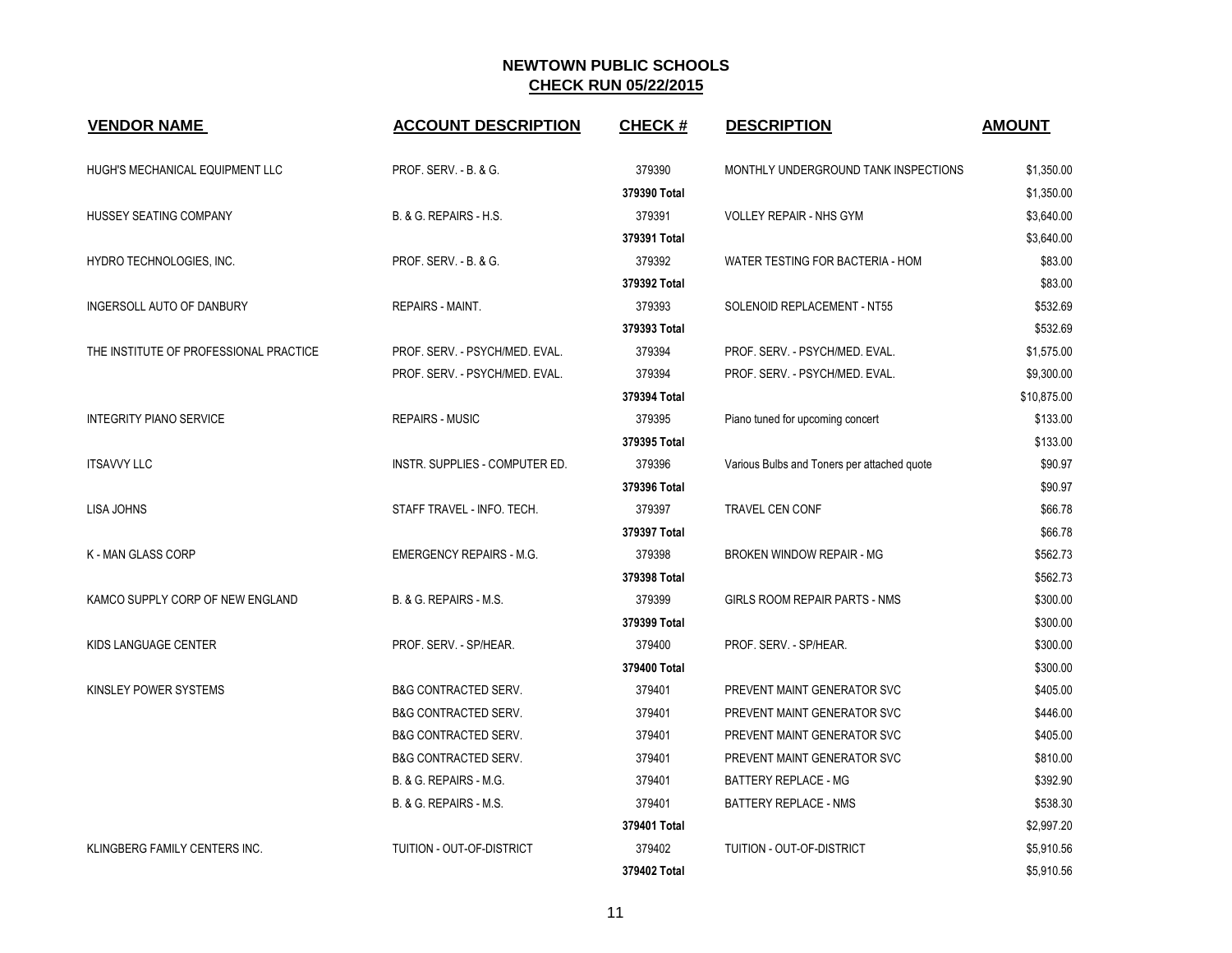| <b>VENDOR NAME</b>              | <b>ACCOUNT DESCRIPTION</b>          | <b>CHECK#</b> | <b>DESCRIPTION</b>              | <b>AMOUNT</b> |
|---------------------------------|-------------------------------------|---------------|---------------------------------|---------------|
| <b>SCOTT KOVACK</b>             | <b>B&amp;G SUPPLIES - CUSTODIAL</b> | 379403        | SHOES (50059)                   | \$100.00      |
|                                 |                                     | 379403 Total  |                                 | \$100.00      |
| <b>LAND JET</b>                 | STAFF TRAVEL - CLASSROOM            | 379404        | <b>BUS FOR GRADUATION</b>       | \$950.00      |
|                                 | STUDENT TRAVEL - CLASSROOM          | 379404        | <b>BUS FOR GRADUATION</b>       | \$950.00      |
|                                 |                                     | 379404 Total  |                                 | \$1,900.00    |
| LINDQUIST SECURITY TECHNOLOGIES | B. & G. REPAIRS - H.S.              | 379405        | DOOR REPAIRS - NHS              | \$223.00      |
|                                 |                                     | 379405 Total  |                                 | \$223.00      |
| MAGNAKLEEN SERVICES LLC         | <b>B&amp;G SUPPLIES - CUSTODIAL</b> | 379406        | MOP / RUG SERVICE (ALL SCHOOLS) | \$130.00      |
|                                 | <b>B&amp;G SUPPLIES - CUSTODIAL</b> | 379406        | MOP / RUG SERVICE (ALL SCHOOLS) | \$166.50      |
|                                 | <b>B&amp;G SUPPLIES - CUSTODIAL</b> | 379406        | MOP / RUG SERVICE (ALL SCHOOLS) | \$48.50       |
|                                 | <b>B&amp;G SUPPLIES - CUSTODIAL</b> | 379406        | MOP / RUG SERVICE (ALL SCHOOLS) | \$19.50       |
|                                 | <b>B&amp;G SUPPLIES - CUSTODIAL</b> | 379406        | MOP / RUG SERVICE (ALL SCHOOLS) | \$36.00       |
|                                 | <b>B&amp;G SUPPLIES - CUSTODIAL</b> | 379406        | MOP / RUG SERVICE (ALL SCHOOLS) | \$18.00       |
|                                 | <b>B&amp;G SUPPLIES - CUSTODIAL</b> | 379406        | MOP / RUG SERVICE (ALL SCHOOLS) | \$144.00      |
|                                 | <b>B&amp;G SUPPLIES - CUSTODIAL</b> | 379406        | MOP / RUG SERVICE (ALL SCHOOLS) | \$130.00      |
|                                 | <b>B&amp;G SUPPLIES - CUSTODIAL</b> | 379406        | MOP / RUG SERVICE (ALL SCHOOLS) | \$19.50       |
|                                 | <b>B&amp;G SUPPLIES - CUSTODIAL</b> | 379406        | MOP / RUG SERVICE (ALL SCHOOLS) | \$36.00       |
|                                 | <b>B&amp;G SUPPLIES - CUSTODIAL</b> | 379406        | MOP / RUG SERVICE (ALL SCHOOLS) | \$47.15       |
|                                 | <b>B&amp;G SUPPLIES - CUSTODIAL</b> | 379406        | MOP / RUG SERVICE (ALL SCHOOLS) | \$60.65       |
|                                 | <b>B&amp;G SUPPLIES - CUSTODIAL</b> | 379406        | MOP / RUG SERVICE (ALL SCHOOLS) | \$21.50       |
|                                 | <b>B&amp;G SUPPLIES - CUSTODIAL</b> | 379406        | MOP / RUG SERVICE (ALL SCHOOLS) | \$30.65       |
|                                 | <b>B&amp;G SUPPLIES - CUSTODIAL</b> | 379406        | MOP / RUG SERVICE (ALL SCHOOLS) | \$28.25       |
|                                 | <b>B&amp;G SUPPLIES - CUSTODIAL</b> | 379406        | MOP / RUG SERVICE (ALL SCHOOLS) | \$109.70      |
|                                 | <b>B&amp;G SUPPLIES - CUSTODIAL</b> | 379406        | MOP / RUG SERVICE (ALL SCHOOLS) | \$33.80       |
|                                 | <b>B&amp;G SUPPLIES - CUSTODIAL</b> | 379406        | MOP / RUG SERVICE (ALL SCHOOLS) | \$47.15       |
|                                 | <b>B&amp;G SUPPLIES - CUSTODIAL</b> | 379406        | MOP / RUG SERVICE (ALL SCHOOLS) | \$60.65       |
|                                 | <b>B&amp;G SUPPLIES - CUSTODIAL</b> | 379406        | MOP / RUG SERVICE (ALL SCHOOLS) | \$21.50       |
|                                 | <b>B&amp;G SUPPLIES - CUSTODIAL</b> | 379406        | MOP / RUG SERVICE (ALL SCHOOLS) | \$30.65       |
|                                 | <b>B&amp;G SUPPLIES - CUSTODIAL</b> | 379406        | MOP / RUG SERVICE (ALL SCHOOLS) | \$28.25       |
|                                 | <b>B&amp;G SUPPLIES - CUSTODIAL</b> | 379406        | MOP / RUG SERVICE (ALL SCHOOLS) | \$109.70      |
|                                 | <b>B&amp;G SUPPLIES - CUSTODIAL</b> | 379406        | MOP / RUG SERVICE (ALL SCHOOLS) | \$33.80       |
|                                 |                                     | 379406 Total  |                                 | \$1,411.40    |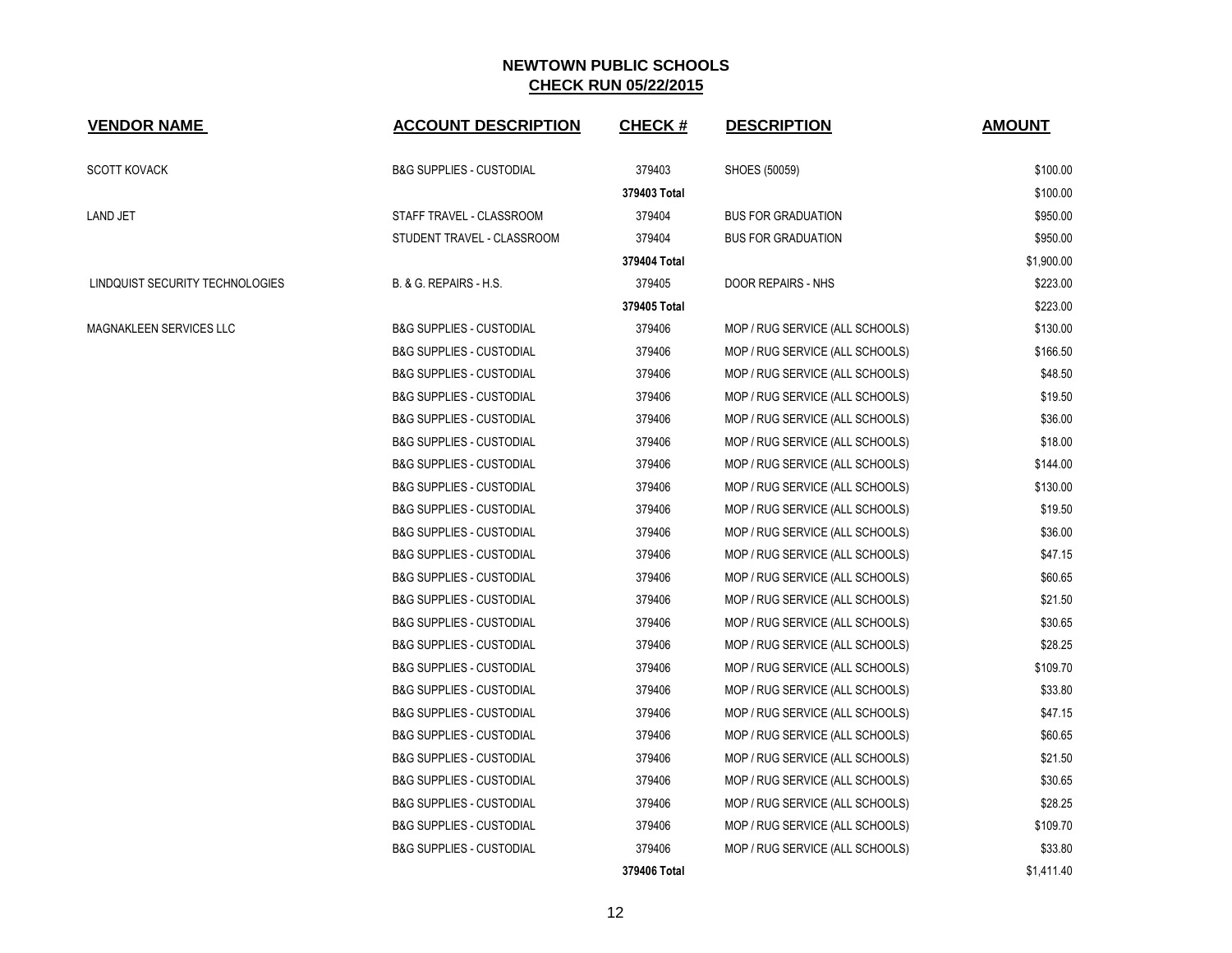| <b>VENDOR NAME</b>                 | <b>ACCOUNT DESCRIPTION</b>       | <b>CHECK#</b> | <b>DESCRIPTION</b>                             | <b>AMOUNT</b> |
|------------------------------------|----------------------------------|---------------|------------------------------------------------|---------------|
| MANKA CONSTRUCTION & REMOLDING LLC | <b>EMERGENCY REPAIRS - H.</b>    | 379407        | ADJUST DOOR THAT WON T LOCK - HAWL             | \$30.00       |
|                                    | <b>EMERGENCY REPAIRS - M.S.</b>  | 379407        | <b>FENCE REPAIRS - NMS</b>                     | \$370.10      |
|                                    | <b>EMERGENCY REPAIRS - H.S.</b>  | 379407        | NURTURY PROGRAM PLAYGROUND - NHS               | \$180.00      |
|                                    |                                  | 379407 Total  |                                                | \$580.10      |
| W.B. MASON., INC.                  | OFF. SUPPLIES - BUS. SERV.       | 379408        | <b>SUPPLIES 2014/15</b>                        | \$50.47       |
|                                    | OFF. SUPPLIES - BUS. SERV.       | 379408        | <b>SUPPLIES 2014/15</b>                        | (\$72.00)     |
|                                    | OFF. SUPPLIES - BUS. SERV.       | 379408        | <b>SUPPLIES 2014/15</b>                        | \$72.00       |
|                                    | OFF. SUPPLIES - BUS. SERV.       | 379408        | <b>SUPPLIES 2014/15</b>                        | (\$34.31)     |
|                                    | OFF. SUPPLIES - BUS. SERV.       | 379408        | <b>SUPPLIES 2014/15</b>                        | \$34.31       |
|                                    | INSTR. SUPPLIES - READING        | 379408        | 11 x 17 duplicating paper white                | \$109.08      |
|                                    | INSTR. SUPPLIES - READING        | 379408        | 11 x 17 duplicating paper - Blue               | \$82.00       |
|                                    | INSTR. SUPPLIES - READING        | 379408        | 11 x 17 duplicating paper - Canary             | \$82.00       |
|                                    | INSTR. SUPPLIES - READING        | 379408        | 11 x 17 duplicating paper - Green              | \$82.00       |
|                                    | INSTR. SUPPLIES - READING        | 379408        | 11 x 17 duplicating paper - Ivory              | \$82.00       |
|                                    | <b>INSTR. SUPPLIES - MATH</b>    | 379408        | Elmers Glue stick .77 oz. - washable - EPIE24  | \$86.40       |
|                                    | <b>INSTR. SUPPLIES - MATH</b>    | 379408        | Manila Clasp envelope 9x12 - QUA90990          | \$28.20       |
|                                    | INSTR. SUPPLIES - MATH           | 379408        | Avery #5160 Laser printer labels - AVE30600    | \$27.25       |
|                                    | INSTR. SUPPLIES - MATH           | 379408        | Avery Index Dividers 10 tab - AVE11135         | \$112.20      |
|                                    | <b>INSTR. SUPPLIES - MATH</b>    | 379408        | Ticonderoga No 2 soft lead pencils             | \$134.40      |
|                                    | <b>INSTR. SUPPLIES - MATH</b>    | 379408        | Crayola colored pencils 12/box - CYO684012     | \$242.00      |
|                                    | <b>INSTR. SUPPLIES - MATH</b>    | 379408        | Composition Paper - ruled w/red margin 3/8 SW  | \$214.20      |
|                                    | <b>INSTR. SUPPLIES - MATH</b>    | 379408        | Notebook filler paper - ruled 3/8 w/red margin | \$408.00      |
|                                    | INSTR. SUPPLIES - HEALTH ED.     | 379408        | White copy paper 11 x 17 WBM28110              | \$218.16      |
|                                    | <b>INSTR. SUPPLIES - MATH</b>    | 379408        | White copy paper 11 x 17 WBM28110              | \$109.08      |
|                                    | <b>INSTR. SUPPLIES - SCIENCE</b> | 379408        | Hammermill copy paper - 8 1/2 x 11             | \$2,559.36    |
|                                    | <b>INSTR. SUPPLIES - SCIENCE</b> | 379408        | DURPC1300 D BATTERIES                          | \$149.30      |
|                                    | INSTR. SUPPLIES - SCIENCE        | 379408        | DURPC1604BKD 9V BATTERIES                      | \$112.45      |
|                                    | <b>INSTR. SUPPLIES - SCIENCE</b> | 379408        | CY0688462 COLORED PENCILS                      | \$237.44      |
|                                    | <b>INSTR. SUPPLIES - ART</b>     | 379408        | Copy paper, priced per CT Consortium bid       | \$272.70      |
|                                    | INSTR. SUPPLIES - ART            | 379408        | Copy paper, priced per CT Consortium bid       | \$110.57      |
|                                    | INSTR. SUPPLIES - COMPUTER ED.   | 379408        | paper                                          | \$2,288.19    |
|                                    | INSTR. SUPPLIES - ENGLISH        | 379408        | paper                                          | \$393.11      |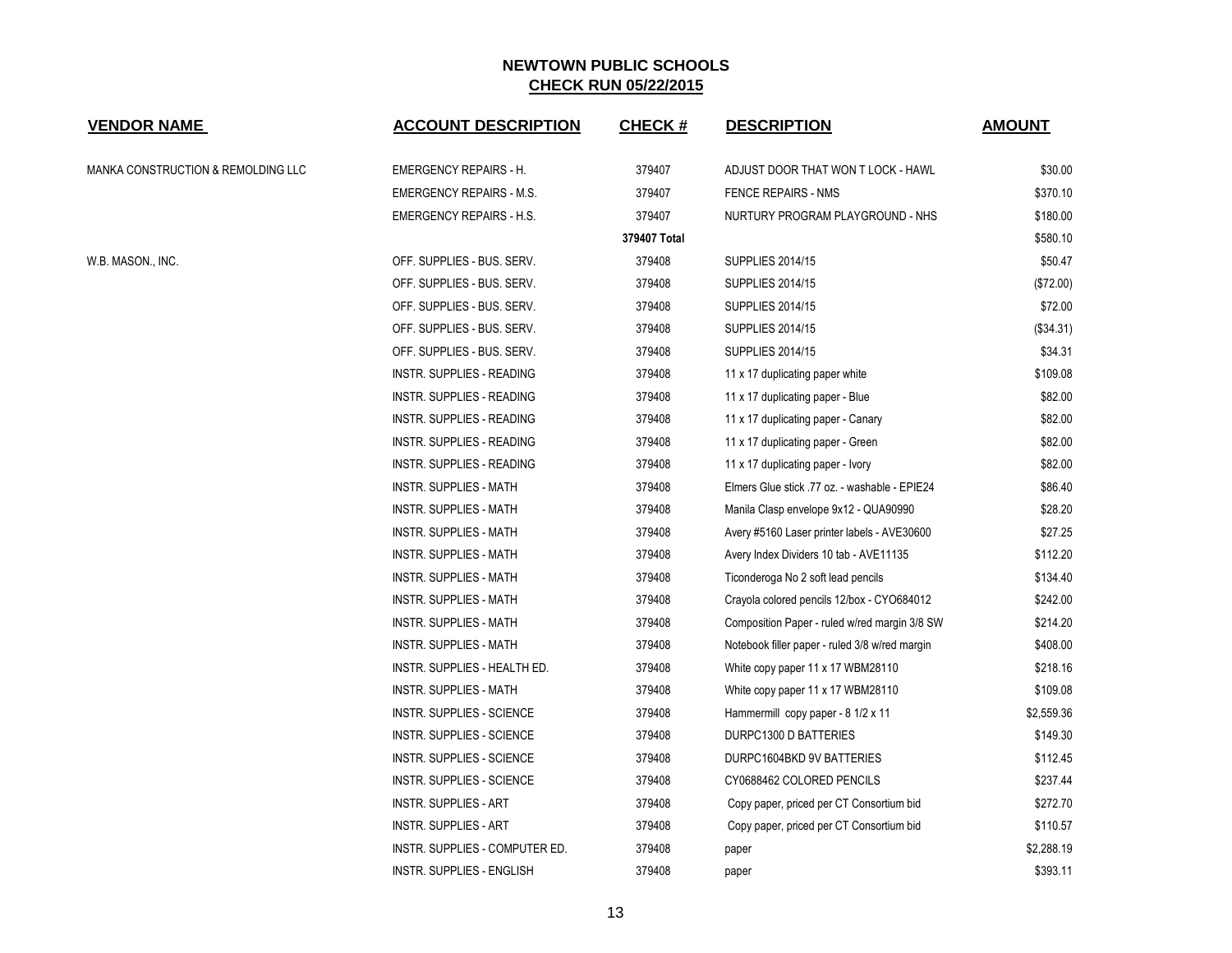| <b>VENDOR NAME</b>        | <b>ACCOUNT DESCRIPTION</b>       | <b>CHECK#</b> | <b>DESCRIPTION</b>                                    | <b>AMOUNT</b> |
|---------------------------|----------------------------------|---------------|-------------------------------------------------------|---------------|
| W.B. MASON., INC.         | INSTR. SUPPLIES - WORLD LANG.    | 379408        | paper                                                 | \$1,880.00    |
|                           | INSTR. SUPPLIES - TECH. ED       | 379408        | Paper                                                 | \$170.13      |
|                           | <b>INSTR. SUPPLIES - ENGLISH</b> | 379408        | SEE ATTACHED LIST-INK CARTRIDGE                       | \$553.66      |
|                           | OFF. SUPPLIES - PUPIL SERV.      | 379408        | <b>WATER</b>                                          | \$25.95       |
|                           | <b>B&amp;G SUPPLIES - ADMIN.</b> | 379408        | CUPS / BOTTLED WATER - MAINT OFFICE                   | (\$36.00)     |
|                           | B&G SUPPLIES - ADMIN.            | 379408        | CUPS / BOTTLED WATER - MAINT OFFICE                   | \$89.93       |
|                           | INSTR. SUPPLIES - CLASSROOM      | 379408        | Cartons of 12 boxes of 12 oz. Purell Pump bottles     | \$319.95      |
|                           | INSTR. SUPPLIES - CLASSROOM      | 379408        | Cartons of 144 boxes of Tissues.                      | \$336.96      |
|                           | INSTR. SUPPLIES - CLASSROOM      | 379408        | 8 1/2 inch x 11 inch, 20 lb., white duplicating paper | \$242.10      |
|                           | OFF. SUPPLIES - PUPIL SERV.      | 379408        | file folders 14547                                    | \$105.58      |
|                           | <b>TEXTBOOKS - SUPER.</b>        | 379408        | DESK/WALL PHOTO FRAME DAXN15786NT                     | \$335.76      |
|                           | OFF. SUPPLIES - BUS. SERV.       | 379408        | PAPER, XEROX/DUP, WE, LTR, 20# C/O                    | \$968.40      |
|                           |                                  | 379408 Total  |                                                       | \$13,182.98   |
| MELIORA ACADEMY INC.      | TUITION - OUT-OF-DISTRICT        | 379409        | TUITION - OUT-OF-DISTRICT                             | \$15,015.00   |
|                           |                                  | 379409 Total  |                                                       | \$15,015.00   |
| WILLIAM B. MEYER INC.     | OFF. SUPPLIES - PUPIL SERV.      | 379410        | MONTHLY STORAGE                                       | \$144.28      |
|                           |                                  | 379410 Total  |                                                       | \$144.28      |
| MOBILE MINI, INC.         | <b>EQUIP RENTAL - B&amp;G</b>    | 379411        | STORAGE CONTAINER RENTAL                              | \$75.00       |
|                           | <b>EQUIP RENTAL - SPORTS</b>     | 379411        | <b>RENTAL OF CONTAINERS</b>                           | \$95.00       |
|                           |                                  | 379411 Total  |                                                       | \$170.00      |
| E. A. MORSE & CO. INC.    | <b>REPAIRS - CUSTODIAL</b>       | 379412        | VACUUM REPAIR PARTS - CUST REPAIRS                    | \$175.46      |
|                           |                                  | 379412 Total  |                                                       | \$175.46      |
| MUSIC & ARTS CENTER, INC. | <b>REPAIRS - MUSIC</b>           | 379413        | Set up for instrument repair throughout the year.     | \$93.00       |
|                           | <b>REPAIRS - MUSIC</b>           | 379413        | Set up for instrument repair throughout the year.     | \$72.50       |
|                           | <b>REPAIRS - MUSIC</b>           | 379413        | Set up for instrument repair throughout the year.     | \$129.00      |
|                           |                                  | 379413 Total  |                                                       | \$294.50      |
| <b>NAESP</b>              | MEMBERSHIPS - ADMIN.             | 379414        | membership                                            | \$404.00      |
|                           |                                  | 379414 Total  |                                                       | \$404.00      |
| NAGEL ELECTRIC LLC        | REPAIRS - C.W.E.                 | 379415        | 8 WEATHER PROOF FIXTURE AND WIRE                      | \$589.00      |
|                           | REPAIRS - SPORTS                 | 379415        | WIRING OF NEW SCOREBOARD                              | \$496.00      |
|                           |                                  | 379415 Total  |                                                       | \$1,085.00    |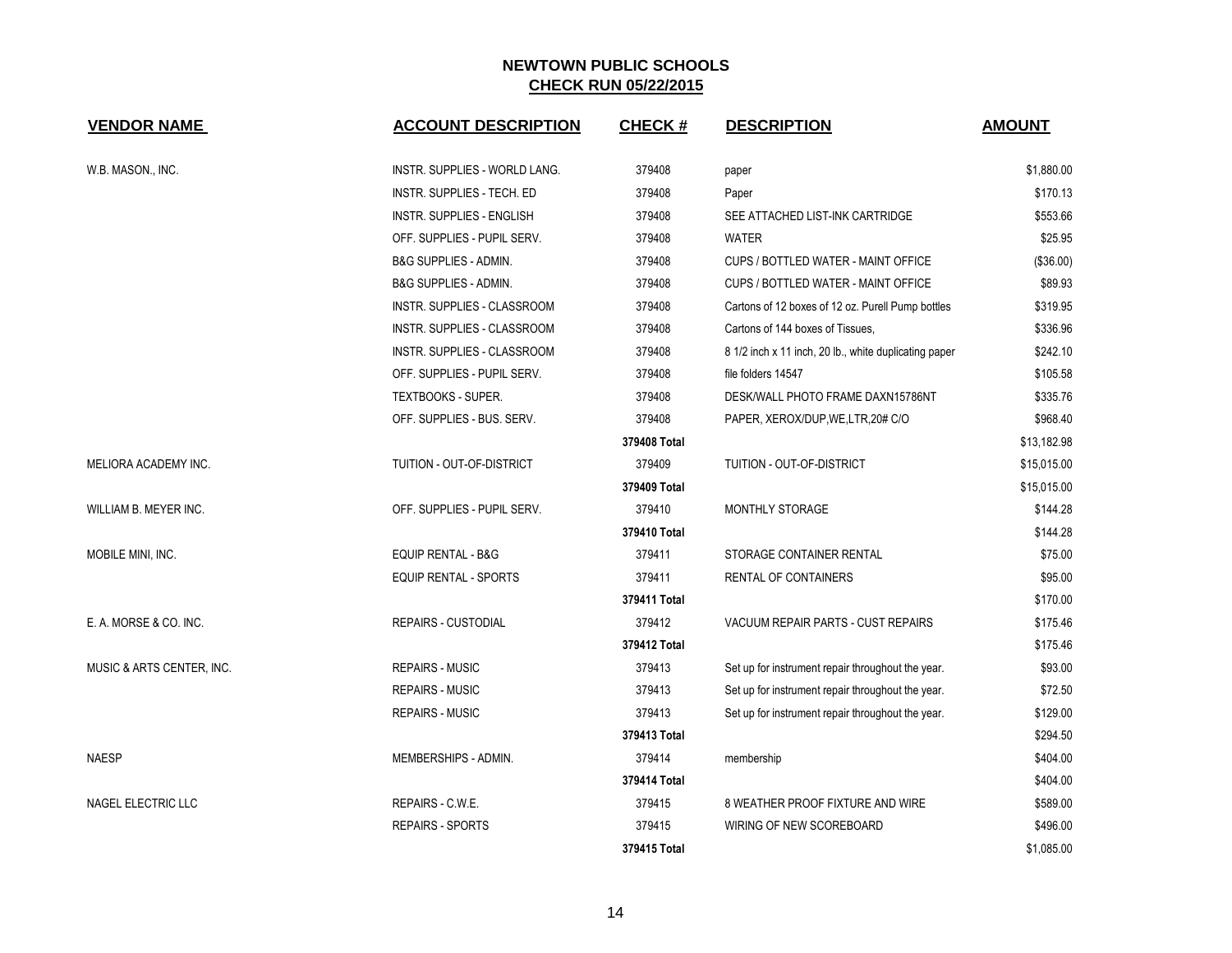| <b>VENDOR NAME</b>                    | <b>ACCOUNT DESCRIPTION</b>         | <b>CHECK#</b> | <b>DESCRIPTION</b>                        | <b>AMOUNT</b> |
|---------------------------------------|------------------------------------|---------------|-------------------------------------------|---------------|
| LISA NARAYANAN                        | INSTR. SUPPLIES - SCIENCE          | 379416        | <b>SCIENCE SUPPLIES</b>                   | \$29.69       |
|                                       |                                    | 379416 Total  |                                           | \$29.69       |
| <b>NASCO</b>                          | <b>INSTR. SUPPLIES - ART</b>       | 379417        | General 2b drawing pencils - 9715415 (2b) | \$54.72       |
|                                       | <b>INSTR. SUPPLIES - ART</b>       | 379417        | Yellow sharpies - 9726841 (d)             | \$18.24       |
|                                       | <b>INSTR. SUPPLIES - ART</b>       | 379417        | Red sharpies - 9726841 (H)                | \$18.24       |
|                                       | <b>INSTR. SUPPLIES - ART</b>       | 379417        | Artgum - Vitagum 2 x 1 Erasers            | \$105.35      |
|                                       |                                    | 379417 Total  |                                           | \$196.55      |
| <b>NCS PEARSON INC.</b>               | INSTR. SUPPLIES - PSYCH.           | 379418        | WISC-IV RECORD FORMS 0158979079           | \$256.30      |
|                                       | INSTR. SUPPLIES - PSYCH.           | 379418        | <b>SHIPPING</b>                           | \$15.38       |
|                                       | INSTR. SUPPLIES - PSYCH.           | 379418        | KABC RECORD FORMS AGES 7-18               | \$141.50      |
|                                       | <b>INSTR. SUPPLIES - PSYCH.</b>    | 379418        | <b>SHIPPING</b>                           | \$10.00       |
|                                       |                                    | 379418 Total  |                                           | \$423.18      |
| NEW ENGLAND FITNESS DISTRIBUTORS INC. | INSTR. SUPPLIES - P.E.             | 379419        | FITNESS ROOM CABLE REPLACEMENT            | \$366.20      |
|                                       |                                    | 379419 Total  |                                           | \$366.20      |
| NEWTOWN CULINARY                      | <b>INSTR. SUPPLIES - CLASSROOM</b> | 379420        | STAFF APPRECIATION WEEK                   | \$200.00      |
|                                       | INSTR. SUPPLIES - CLASSROOM        | 379420        | STAFF APPRECIATION WEEK                   | \$1,500.00    |
|                                       |                                    | 379420 Total  |                                           | \$1,700.00    |
| NEWTOWN HARDWARE                      | <b>B&amp;G SUPPLIES - MAINT.</b>   | 379421        | MAINTENANCE SUPPLIES 2014-2015            | \$22.62       |
|                                       | <b>B&amp;G SUPPLIES - MAINT.</b>   | 379421        | MAINTENANCE SUPPLIES 2014-2015            | \$111.70      |
|                                       | <b>B&amp;G SUPPLIES - MAINT.</b>   | 379421        | MAINTENANCE SUPPLIES 2014-2015            | \$8.53        |
|                                       | <b>B&amp;G SUPPLIES - MAINT.</b>   | 379421        | MAINTENANCE SUPPLIES 2014-2015            | \$89.98       |
|                                       | <b>B&amp;G SUPPLIES - MAINT.</b>   | 379421        | MAINTENANCE SUPPLIES 2014-2015            | \$158.34      |
|                                       | <b>B&amp;G SUPPLIES - MAINT.</b>   | 379421        | MAINTENANCE SUPPLIES 2014-2015            | \$20.67       |
|                                       | <b>B&amp;G SUPPLIES - MAINT.</b>   | 379421        | MAINTENANCE SUPPLIES 2014-2015            | \$9.88        |
|                                       | <b>B&amp;G SUPPLIES - MAINT.</b>   | 379421        | MAINTENANCE SUPPLIES 2014-2015            | \$17.98       |
|                                       | <b>B&amp;G SUPPLIES - MAINT.</b>   | 379421        | MAINTENANCE SUPPLIES 2014-2015            | \$58.04       |
|                                       | <b>B&amp;G SUPPLIES - MAINT.</b>   | 379421        | MAINTENANCE SUPPLIES 2014-2015            | \$4.57        |
|                                       | <b>B&amp;G SUPPLIES - MAINT.</b>   | 379421        | MAINTENANCE SUPPLIES 2014-2015            | \$97.16       |
|                                       | <b>B&amp;G SUPPLIES - MAINT.</b>   | 379421        | MAINTENANCE SUPPLIES 2014-2015            | \$6.74        |
|                                       | <b>B&amp;G SUPPLIES - MAINT.</b>   | 379421        | MAINTENANCE SUPPLIES 2014-2015            | \$26.95       |
|                                       | <b>B&amp;G SUPPLIES - MAINT.</b>   | 379421        | MAINTENANCE SUPPLIES 2014-2015            | \$24.26       |
|                                       | <b>B&amp;G SUPPLIES - MAINT.</b>   | 379421        | MAINTENANCE SUPPLIES 2014-2015            | \$11.34       |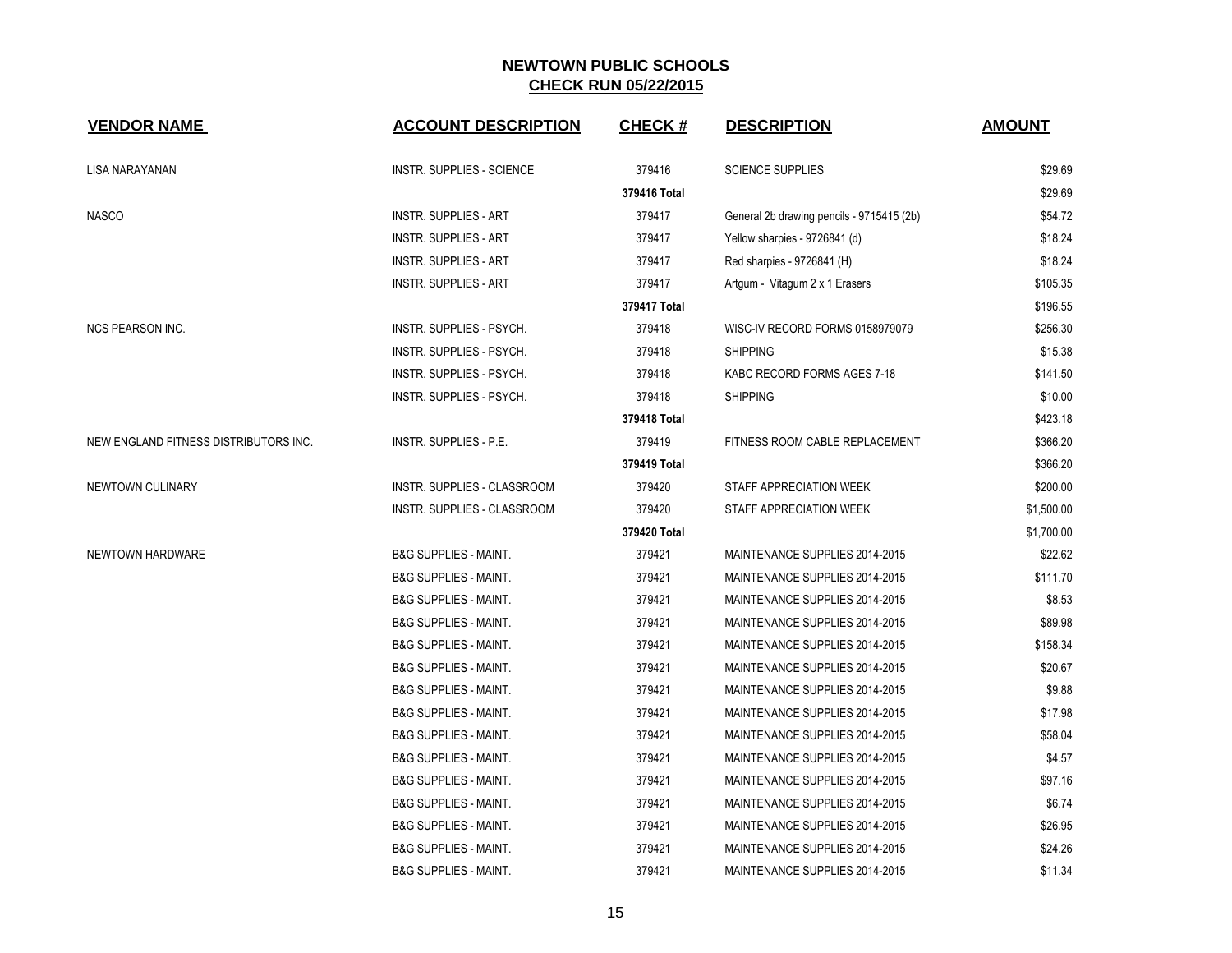| <b>VENDOR NAME</b>                | <b>ACCOUNT DESCRIPTION</b>           | <b>CHECK#</b> | <b>DESCRIPTION</b>                         | <b>AMOUNT</b> |
|-----------------------------------|--------------------------------------|---------------|--------------------------------------------|---------------|
| NEWTOWN HARDWARE                  | <b>B&amp;G SUPPLIES - MAINT.</b>     | 379421        | MAINTENANCE SUPPLIES 2014-2015             | \$16.79       |
|                                   | <b>B&amp;G SUPPLIES - MAINT.</b>     | 379421        | MAINTENANCE SUPPLIES 2014-2015             | \$7.37        |
|                                   | <b>B&amp;G SUPPLIES - MAINT.</b>     | 379421        | MAINTENANCE SUPPLIES 2014-2015             | \$28.77       |
|                                   | <b>B&amp;G SUPPLIES - MAINT.</b>     | 379421        | MAINTENANCE SUPPLIES 2014-2015             | \$13.11       |
|                                   | <b>B&amp;G SUPPLIES - MAINT.</b>     | 379421        | MAINTENANCE SUPPLIES 2014-2015             | \$3.41        |
|                                   | <b>B&amp;G SUPPLIES - MAINT.</b>     | 379421        | MAINTENANCE SUPPLIES 2014-2015             | \$20.95       |
|                                   |                                      | 379421 Total  |                                            | \$759.16      |
| NEWTOWN HIGH SCHOOL               | <b>VOCATIONAL PLACEMENT STIPENDS</b> | 379422        | <b>VOCATIONAL PLACEMENT STIPENDS</b>       | \$950.25      |
|                                   |                                      | 379422 Total  |                                            | \$950.25      |
| NEWTOWN MIDDLE SCHOOL             | CONTRACTED SERV. - CLASSROOM         | 379423        | For Fingerprinting of Chaperones           | \$219.00      |
|                                   |                                      | 379423 Total  |                                            | \$219.00      |
| NEWTOWN YOUTH AND FAMILY SERVICES | PROF. SERV. - SUBSTANCE ABUSE        | 379424        | PROF. SERV. - SUBSTANCE ABUSE              | \$13,910.37   |
|                                   |                                      | 379424 Total  |                                            | \$13,910.37   |
| <b>BONNIE NEZVESKY</b>            | STAFF TRAIN. - NONPUBLIC             | 379425        | HOTEL CONF                                 | \$390.22      |
|                                   | STAFF TRAVEL - ELEM.                 | 379425        | <b>TRAVEL &amp; PARKING</b>                | \$237.88      |
|                                   |                                      | 379425 Total  |                                            | \$628.10      |
| NYA SPORTS & FITNESS CENTER       | CONTRACTED SERV. - TRANSITIONAL      | 379426        | MEMBERSHIP DUES NHS                        | \$175.00      |
|                                   |                                      | 379426 Total  |                                            | \$175.00      |
| OFFICE DEPOT, INC.                | <b>INSTR. SUPPLIES - ART</b>         | 379427        | File folders - letter size 1/5 cut medium  | \$76.70       |
|                                   |                                      | 379427 Total  |                                            | \$76.70       |
| ON-SITE SHREDDING                 | CONTRACTED SERV. - BUS. SERV.        | 379428        | SHREDDING SERVE AT C/O 2014/15             | \$40.00       |
|                                   |                                      | 379428 Total  |                                            | \$40.00       |
| OTIS ELEVATOR COMPANY             | <b>B&amp;G CONTRACTED SERV.</b>      | 379429        | ELEVATOR SVC CONTRACT - HAWL / RIS         | \$267.57      |
|                                   | <b>B&amp;G CONTRACTED SERV.</b>      | 379429        | ELEVATOR SVC CONTRACT - HAWL / RIS         | \$841.14      |
|                                   |                                      | 379429 Total  |                                            | \$1,108.71    |
| PASCO SCIENTIFIC                  | <b>INSTR. SUPPLIES - SCIENCE</b>     | 379430        | ME-6838A PULLEY SYSTEM                     | \$225.00      |
|                                   |                                      | 379430 Total  |                                            | \$225.00      |
| PCM-G                             | CONTRACTED SERV. - LIBRARY           | 379431        | Miscellaneous Replacement Toner Cartridges | \$626.00      |
|                                   |                                      | 379431 Total  |                                            | \$626.00      |
| J.W. PEPPER & SON INC.            | INSTR. SUPPLIES - CLASSROOM          | 379432        | Supplies for concert                       | \$29.24       |
|                                   | <b>INSTR. SUPPLIES - CLASSROOM</b>   | 379432        | shipping/handling                          | \$8.99        |
|                                   |                                      | 379432 Total  |                                            | \$38.23       |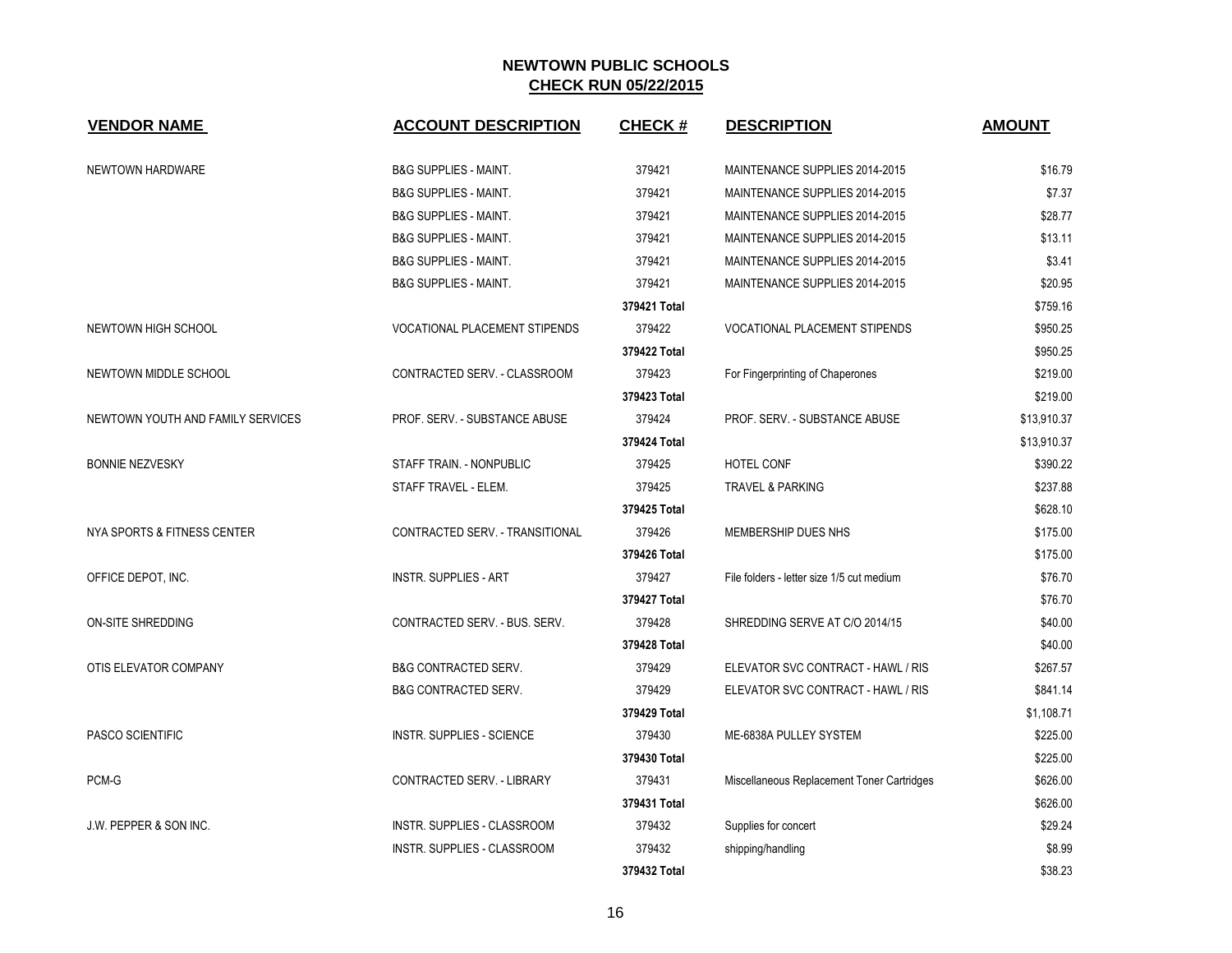| <b>VENDOR NAME</b>                       | <b>ACCOUNT DESCRIPTION</b>           | <b>CHECK#</b> | <b>DESCRIPTION</b>                             | <b>AMOUNT</b> |
|------------------------------------------|--------------------------------------|---------------|------------------------------------------------|---------------|
| PERKINS SCHOOL FOR THE BLIND             | TUITION - OUT-OF-DISTRICT            | 379433        | TUITION - OUT-OF-DISTRICT                      | \$18,677.90   |
|                                          |                                      | 379433 Total  |                                                | \$18,677.90   |
| PETTY CASH                               | OTHER SUPPLIES - STAFF DEVELOP.      | 379434        | PETTY CASH                                     | \$34.63       |
|                                          | OFF. SUPPLIES - SUPER.               | 379434        | PETTY CASH                                     | \$164.96      |
|                                          | OFF./MEETING SUPPLIES - B.O.E.       | 379434        | PETTY CASH                                     | \$358.41      |
|                                          | POSTAGE - BUS. SERV.                 | 379434        | PETTY CASH                                     | \$8.95        |
|                                          | OFF. SUPPLIES - BUS. SERV.           | 379434        | PETTY CASH                                     | (\$435.00)    |
|                                          | <b>REPAIRS - CUSTODIAL</b>           | 379434        | PETTY CASH                                     | (\$44.63)     |
|                                          |                                      | 379434 Total  |                                                | \$87.32       |
| PETTY CASH TRASITION COORDINATOR SPEC ED | INSTR. SUPPLIES - TRANSITIONAL       | 379435        | PETTY CASH                                     | \$270.21      |
|                                          |                                      | 379435 Total  |                                                | \$270.21      |
| <b>DANIELLA PHELAN</b>                   | STAFF TRAVEL - PUPIL SERV.           | 379436        | <b>TRAVEL</b>                                  | \$45.92       |
|                                          |                                      | 379436 Total  |                                                | \$45.92       |
| PLASTIC PERFECTION                       | <b>INSTR. SUPPLIES - BUSINESS ED</b> | 379437        | <b>KEYBOARD TRAINER</b>                        | \$286.00      |
|                                          | <b>INSTR. SUPPLIES - BUSINESS ED</b> | 379437        | <b>SHIPPING</b>                                | \$50.00       |
|                                          |                                      | 379437 Total  |                                                | \$336.00      |
| <b>MARK J. POMPANO</b>                   | STAFF TRAVEL - SECURITY              | 379438        | TRAVEL APRIL 2015                              | \$97.75       |
|                                          |                                      | 379438 Total  |                                                | \$97.75       |
| YANN PONCIN MD                           | PROF. SERV. - PSYCH/MED. EVAL.       | 379439        | PROF. SERV. - PSYCH/MED. EVAL.                 | \$5,400.00    |
|                                          | PROF. SERV. - PSYCH/MED. EVAL.       | 379439        | PROF. SERV. - PSYCH/MED. EVAL.                 | \$7,200.00    |
|                                          | PROF. SERV. - PSYCH/MED. EVAL.       | 379439        | PROF. SERV. - PSYCH/MED. EVAL.                 | \$3,600.00    |
|                                          | PROF. SERV. - PSYCH/MED. EVAL.       | 379439        | PROF. SERV. - PSYCH/MED. EVAL.                 | \$1,800.00    |
|                                          | PROF. SERV. - PSYCH/MED. EVAL.       | 379439        | PROF. SERV. - PSYCH/MED. EVAL.                 | \$5,400.00    |
|                                          |                                      | 379439 Total  |                                                | \$23,400.00   |
| PRO-ED                                   | INSTR. SUPPLIES - PSYCH.             | 379440        | CAS-2 STUDENT RESPONSE BOOKLETS                | \$66.00       |
|                                          | INSTR. SUPPLIES - PSYCH.             | 379440        | <b>SHIPPING</b>                                | \$6.60        |
|                                          |                                      | 379440 Total  |                                                | \$72.60       |
| QUILL CORPORATION                        | INSTR. SUPPLIES - CLASSROOM          | 379441        | Bic dry erase markers - fine point             | \$310.45      |
|                                          | INSTR. SUPPLIES - CLASSROOM          | 379441        | Bic dry erase markers - fine point 901DECF11BK | \$310.45      |
|                                          | STAFF TRAIN. - CLASSROOM             | 379441        | X-ACTO High Volume Electric Pencil             | \$511.64      |
|                                          |                                      | 379441 Total  |                                                | \$1,132.54    |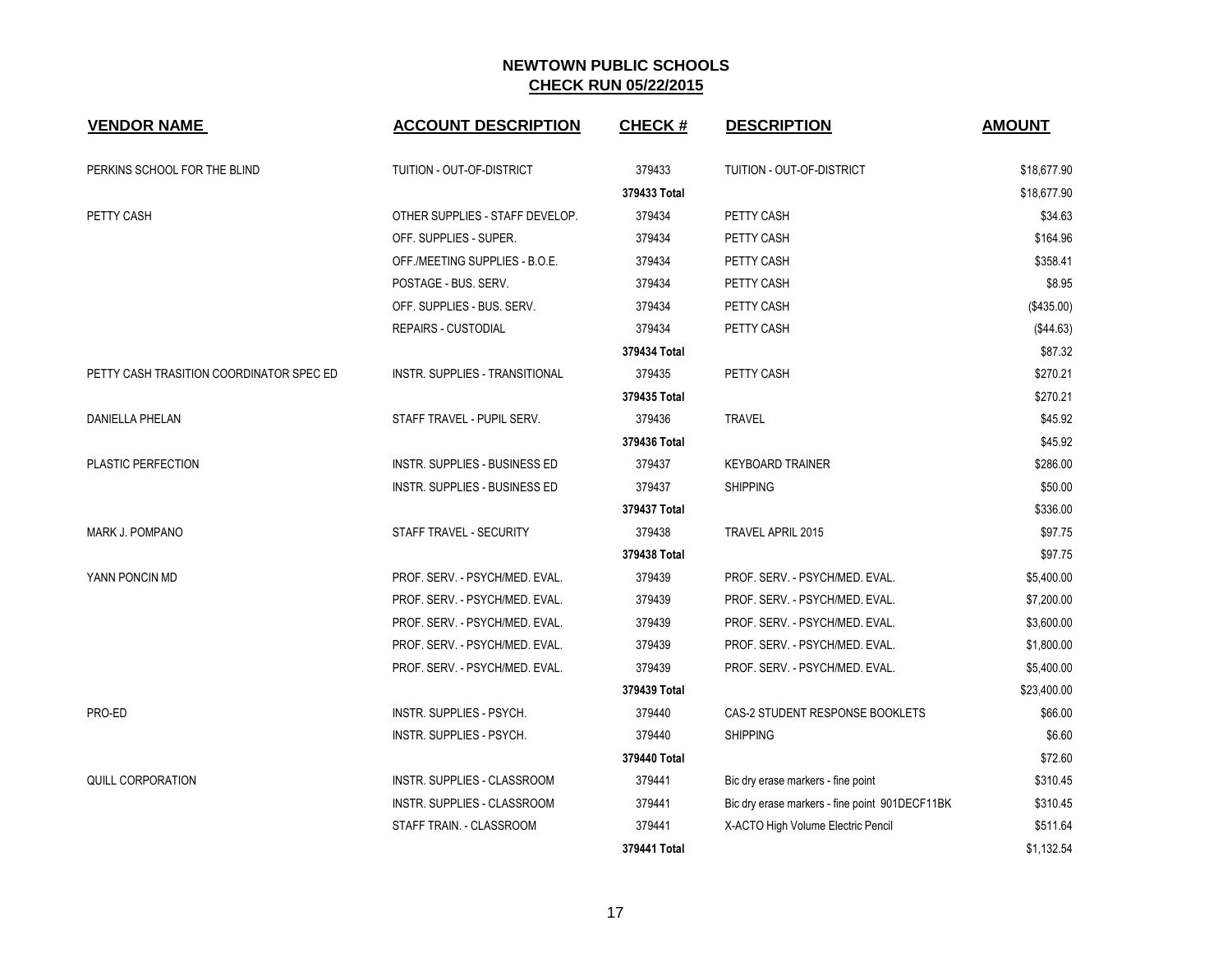| <b>VENDOR NAME</b>               | <b>ACCOUNT DESCRIPTION</b>      | <b>CHECK#</b> | <b>DESCRIPTION</b>                            | <b>AMOUNT</b>      |
|----------------------------------|---------------------------------|---------------|-----------------------------------------------|--------------------|
| <b>RAYBURN MUSIC CT</b>          | <b>REPAIRS - MUSIC</b>          | 379442        | <b>INSTRUMENT REPAIRS</b>                     | \$93.00            |
|                                  | <b>REPAIRS - MUSIC</b>          | 379442        | <b>INSTRUMENT REPAIRS</b>                     | \$125.00           |
|                                  |                                 | 379442 Total  |                                               | \$218.00           |
| THE READING & WRITING PROJECT    | STAFF TRAVEL - STAFF DEVELOP.   | 379443        | Two Presenters Five Visits per school         | \$111.53           |
|                                  | STAFF TRAIN. - STAFF DEVELOP.   | 379443        | Invoices # s 5004885 and 5004895              | \$4,000.00         |
|                                  | STAFF TRAIN. - STAFF DEVELOP.   | 379443        | Invoices # s 5004885 and 5004895              | \$2,000.00         |
|                                  |                                 | 379443 Total  |                                               | \$6,111.53         |
| <b>RICCIO LANDSCAPING LLC</b>    | <b>EMERGENCY REPAIRS - H.</b>   | 379444        | TAKE DOWN / PRUNE TREES - HAWL                | \$4,935.00         |
|                                  | <b>EMERGENCY REPAIRS - HOM.</b> | 379444        | TRIM BACK TREES - HOM                         | \$1,680.00         |
|                                  | <b>EMERGENCY REPAIRS - M.S.</b> | 379444        | TAKE DOWN / TRIM BACK TREES - NMS             | \$2,557.50         |
|                                  | <b>EMERGENCY REPAIRS - H.S.</b> | 379444        | TAKE DOWN / TRIM BACK TREES - NHS             | \$9,787.50         |
|                                  | <b>EMERGENCY REPAIRS - H.S.</b> | 379444        | TAKE DOWN / TRIM BACK TREES - NHS             | \$1,830.00         |
|                                  |                                 | 379444 Total  |                                               | \$20,790.00        |
| ANTHONY RIGAZIO-DIGILIO DR.      | STAFF TRAIN. - STAFF DEVELOP.   | 379445        | STAFF TRAIN. - STAFF DEVELOP.                 | \$3,600.00         |
|                                  |                                 | 379445 Total  |                                               | \$3,600.00         |
| <b>LORRIE RODRIGUE</b>           | STAFF TRAVEL - CLASSROOM        | 379446        | <b>TRAVEL BANQUET &amp; CONF.</b>             | \$146.84           |
|                                  |                                 | 379446 Total  |                                               | \$146.84           |
| ROYBAL & SONS FIRE EQUIPMENT CO. | B. & G. REPAIRS - RIS.          | 379447        | REPIPE ANSUL SYSTEM / REPLACE CABINET         | \$144.00           |
|                                  | B. & G. REPAIRS - RIS.          | 379447        | REPIPE ANSUL SYSTEM / REPLACE CABINET         | \$596.00           |
|                                  |                                 | 379447 Total  |                                               | \$740.00           |
| KRISTI SACCO PSY.D. LLC          | PROF. SERV. - PSYCH/MED. EVAL.  | 379448        | <b>SERVE APRIL 2015</b>                       | \$800.00           |
|                                  |                                 | 379448 Total  |                                               | \$800.00           |
| SCHOLASTIC INC.                  | TEXTBOOKS - CLASSROOM           | 379449        | Classroom libraries, see attached list        | \$145.44           |
|                                  | TEXTBOOKS - CLASSROOM           | 379449        | shipping                                      | \$13.07            |
|                                  | TEXTBOOKS - CLASSROOM           | 379449        | Classroom libraries, see attached list        | \$4.16             |
|                                  | TEXTBOOKS - CLASSROOM           | 379449        | shipping                                      | \$0.37             |
|                                  | TEXTBOOKS - CLASSROOM           | 379449        | Classroom libraries: see attached book order  | \$273.06           |
|                                  | TEXTBOOKS - CLASSROOM           | 379449        | shipping                                      | \$24.54            |
|                                  |                                 | 379449 Total  |                                               | \$460.64           |
| <b>SCHOOL SPECIALTY</b>          | INSTR. SUPPLIES - CLASSROOM     | 379450        | award certificates, see attached, no shipping | \$85.50            |
|                                  | STAFF TRAIN. - ADMIN.           | 379450        | Expo Marker Dry Erase Chisel Tip 12 Pack      | \$216.07<br>Item # |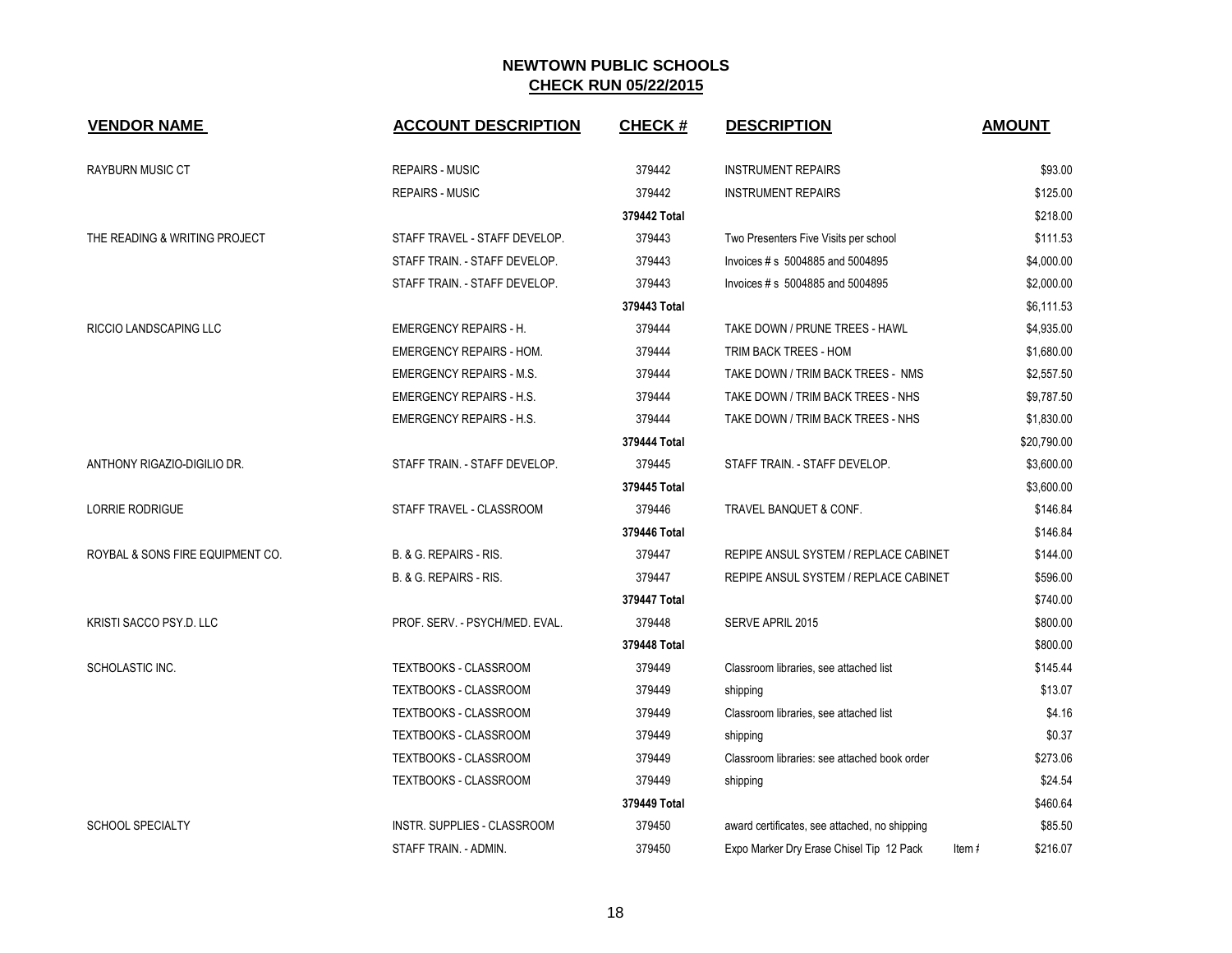| <b>VENDOR NAME</b>                      | <b>ACCOUNT DESCRIPTION</b>       | <b>CHECK#</b> | <b>DESCRIPTION</b>                         | <b>AMOUNT</b> |
|-----------------------------------------|----------------------------------|---------------|--------------------------------------------|---------------|
| SCHOOL SPECIALTY                        | STAFF TRAIN. - CLASSROOM         | 379450        | Envelopes for mailings over the summer     | \$179.35      |
|                                         |                                  | 379450 Total  |                                            | \$480.92      |
| SCHOOLDUDE.COM INC.                     | <b>B&amp;G CONTRACTED SERV.</b>  | 379451        | RENEWAL OF MAINT DIRECT WORK ORDER         | \$4,474.00    |
|                                         |                                  | 379451 Total  |                                            | \$4,474.00    |
| SHAPE AMERICA                           | STAFF TRAIN. - CLASSROOM         | 379452        | SHAPE AMERICA SUBSCRIPTION                 | \$139.00      |
|                                         | STAFF TRAIN. - CLASSROOM         | 379452        | SHAPE AMERICA                              | \$174.00      |
|                                         |                                  | 379452 Total  |                                            | \$313.00      |
| SHIFFLER EQUIPMENT SALES INC.           | <b>B&amp;G SUPPLIES - MAINT.</b> | 379453        | DESK LIFT, SWIVEL GLIDE, LOBBY BROOM       | \$384.64      |
|                                         |                                  | 379453 Total  |                                            | \$384.64      |
| <b>GREG SIMON</b>                       | STAFF TRAVEL - SPORTS            | 379454        | <b>TRAVEL SEPT 2014 - DEC 2014</b>         | \$146.72      |
|                                         | STAFF TRAVEL - SPORTS            | 379454        | TRAVEL JAN 2015 - MAY 2015                 | \$570.98      |
|                                         |                                  | 379454 Total  |                                            | \$717.70      |
| SONITROL SECURITY SYSTEMS OF BRIDGEPORT | <b>B&amp;G CONTRACTED SERV.</b>  | 379455        | INTRUSION MONITORING (1/1/13-7/31/13) SH   | \$420.00      |
|                                         | <b>B&amp;G CONTRACTED SERV.</b>  | 379455        | INTRUSION MONITORING (7/1/13-6/30/14) SH   | \$720.00      |
|                                         |                                  | 379455 Total  |                                            | \$1,140.00    |
| STAPLES ADVANTAGE                       | INSTR. SUPPLIES - INFO. TECH.    | 379456        | Supplies for Tech, DVDs, Thumb drives etc. | \$13.26       |
|                                         |                                  | 379456 Total  |                                            | \$13.26       |
| STATE OF CONNECTICUT                    | CONTRACTED SERV. - SP/HEAR.      | 379457        | HEARING IMPAIRED INTERPRETER               | \$225.00      |
|                                         |                                  | 379457 Total  |                                            | \$225.00      |
| STEPNEY HARDWARE INC.                   | <b>B&amp;G SUPPLIES - MAINT.</b> | 379458        | MAINTENANCE SUPPLIES - 2014-2015           | \$35.96       |
|                                         | <b>B&amp;G SUPPLIES - MAINT.</b> | 379458        | MAINTENANCE SUPPLIES - 2014-2015           | \$63.73       |
|                                         | <b>B&amp;G SUPPLIES - MAINT.</b> | 379458        | MAINTENANCE SUPPLIES - 2014-2015           | \$39.18       |
|                                         |                                  | 379458 Total  |                                            | \$138.87      |
| ELIZABETH A. STEVENS                    | <b>INSTR. SUPPLIES - MATH</b>    | 379459        | MATH TEAM REFRESHMENTS                     | \$165.11      |
|                                         |                                  | 379459 Total  |                                            | \$165.11      |
| <b>SUPPLYWORKS</b>                      | <b>B&amp;G SUPPLIES - MAINT.</b> | 379460        | <b>FAUCETS - MAINT SUPPLIES</b>            | \$1,081.16    |
|                                         | <b>B&amp;G SUPPLIES - MAINT.</b> | 379460        | <b>FAUCETS - MAINT SUPPLIES</b>            | \$331.60      |
|                                         |                                  | 379460 Total  |                                            | \$1,412.76    |
| <b>TARRYWILE PARK &amp; MANSION</b>     | CONTRACTED SERV. - WORLD LANG.   | 379461        | <b>RENTAL OF THE MANSION</b>               | \$150.00      |
|                                         |                                  | 379461 Total  |                                            | \$150.00      |
| <b>TESTA REFRIGERATION, LLC</b>         | <b>REPAIRS - CAFETERIA</b>       | 379462        | <b>REPAIR FREEZER</b>                      | \$190.00      |
|                                         | <b>REPAIRS - CAFETERIA</b>       | 379462        | REPAIR WALK IN FREEZER                     | \$142.50      |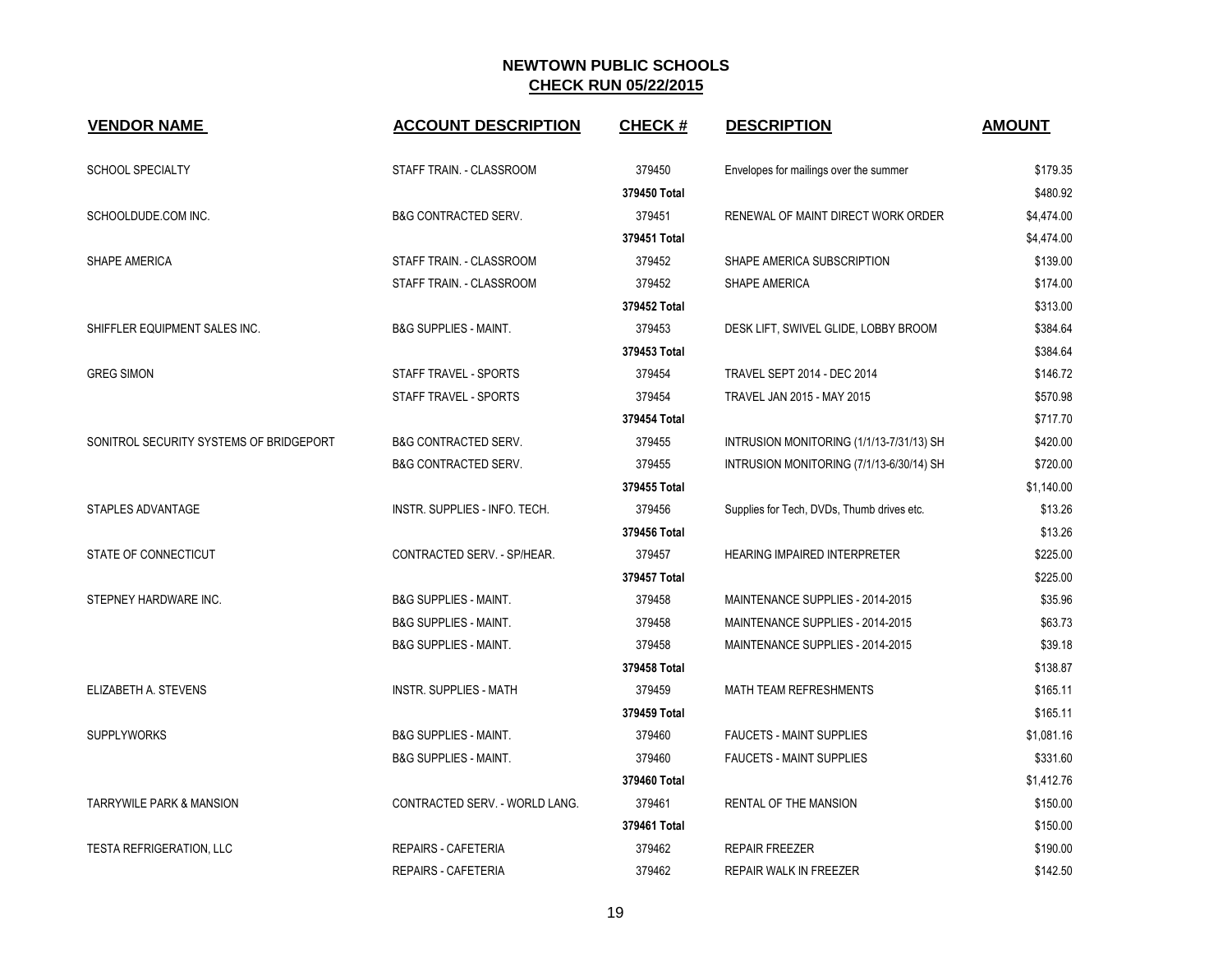| <b>VENDOR NAME</b>                   | <b>ACCOUNT DESCRIPTION</b>       | <b>CHECK#</b> | <b>DESCRIPTION</b>                            | <b>AMOUNT</b> |
|--------------------------------------|----------------------------------|---------------|-----------------------------------------------|---------------|
| <b>TESTA REFRIGERATION, LLC</b>      | <b>REPAIRS - CAFETERIA</b>       | 379462        | <b>REPAIR SALAD UNIT</b>                      | \$782.50      |
|                                      | <b>REPAIRS - CAFETERIA</b>       | 379462        | <b>REPAIR GRAB &amp; GO</b>                   | \$710.00      |
|                                      |                                  | 379462 Total  |                                               | \$1,825.00    |
| <b>DIMITRI THORNTON</b>              | STAFF TRAVEL - PUPIL SERV.       | 379463        | TRAVEL 05/11/2015                             | \$33.64       |
|                                      |                                  | 379463 Total  |                                               | \$33.64       |
| <b>THYSSENKRUPP ELEVATOR CORP</b>    | <b>B&amp;G CONTRACTED SERV.</b>  | 379464        | ELEVATOR SVC CONTRACT - CHALK HILL            | \$186.55      |
|                                      | <b>EMERGENCY REPAIRS - S.H.</b>  | 379464        | <b>EMERGENCY ELEVATOR REPAIR - SH</b>         | \$2,693.78    |
|                                      |                                  | 379464 Total  |                                               | \$2,880.33    |
| <b>TORRCO</b>                        | <b>B&amp;G SUPPLIES - MAINT.</b> | 379465        | PIPING, CONNECTORS, ACETYLENE TANK            | \$47.95       |
|                                      | <b>B&amp;G SUPPLIES - MAINT.</b> | 379465        | PIPING, CONNECTORS, ACETYLENE TANK            | \$67.68       |
|                                      | <b>B&amp;G SUPPLIES - MAINT.</b> | 379465        | PIPING, CONNECTORS, ACETYLENE TANK            | \$106.24      |
|                                      | <b>B&amp;G SUPPLIES - MAINT.</b> | 379465        | PIPING, CONNECTORS, ACETYLENE TANK            | \$784.81      |
|                                      | <b>B&amp;G SUPPLIES - MAINT.</b> | 379465        | PIPING, CONNECTORS, ACETYLENE TANK            | \$9.20        |
|                                      | <b>B&amp;G SUPPLIES - MAINT.</b> | 379465        | PIPING, CONNECTORS, ACETYLENE TANK            | (\$109.84)    |
|                                      | <b>B&amp;G SUPPLIES - MAINT.</b> | 379465        | PIPING, CONNECTORS, ACETYLENE TANK            | \$161.41      |
|                                      |                                  | 379465 Total  |                                               | \$1,067.45    |
| TRI-LIFT INC.                        | <b>B&amp;G CONTRACTED SERV.</b>  | 379466        | PREVENTIVE MAINT ON MAINT SHOP LIFT           | \$126.23      |
|                                      |                                  | 379466 Total  |                                               | \$126.23      |
| URGENT CARE MEDICAL ASSOCIATES       | <b>MEDICAL INS. PREMIUMS</b>     | 379467        | POST OFFER                                    | \$349.20      |
|                                      |                                  | 379467 Total  |                                               | \$349.20      |
| UTILITY COMMUNCATIONS INC.           | <b>SECURITY SUPPLIES</b>         | 379468        | PMNN4077 Impres Replacement Battery           | \$210.00      |
|                                      | <b>SECURITY SUPPLIES</b>         | 379468        | UPS Ground Shipping for XPR6500 two-way radio | \$12.34       |
|                                      |                                  | 379468 Total  |                                               | \$222.34      |
| <b>KRISTIN VIOLETTE</b>              | STAFF TRAVEL - CLASSROOM         | 379469        | TRAVEL PROF DAY EDUTECH 2015                  | \$35.65       |
|                                      |                                  | 379469 Total  |                                               | \$35.65       |
| SUSAN H. VOGELMAN                    | CONTRACTED SERV. - MUSIC         | 379470        | SERVE 04/20/15 - 04/29/2015                   | \$500.00      |
|                                      |                                  | 379470 Total  |                                               | \$500.00      |
| F.W. WEBB COMPANY                    | <b>B&amp;G SUPPLIES - MAINT.</b> | 379471        | <b>GASKETS - MAINT SUPPLIES</b>               | \$1.57        |
|                                      |                                  | 379471 Total  |                                               | \$1.57        |
| <b>WELLS FARGO EQUIPMENT FINANCE</b> | <b>EQUIP RENTAL - B&amp;G</b>    | 379472        | LEASE AGREEMENT DOOSAN FORKLIFT               | \$477.98      |
|                                      |                                  | 379472 Total  |                                               | \$477.98      |